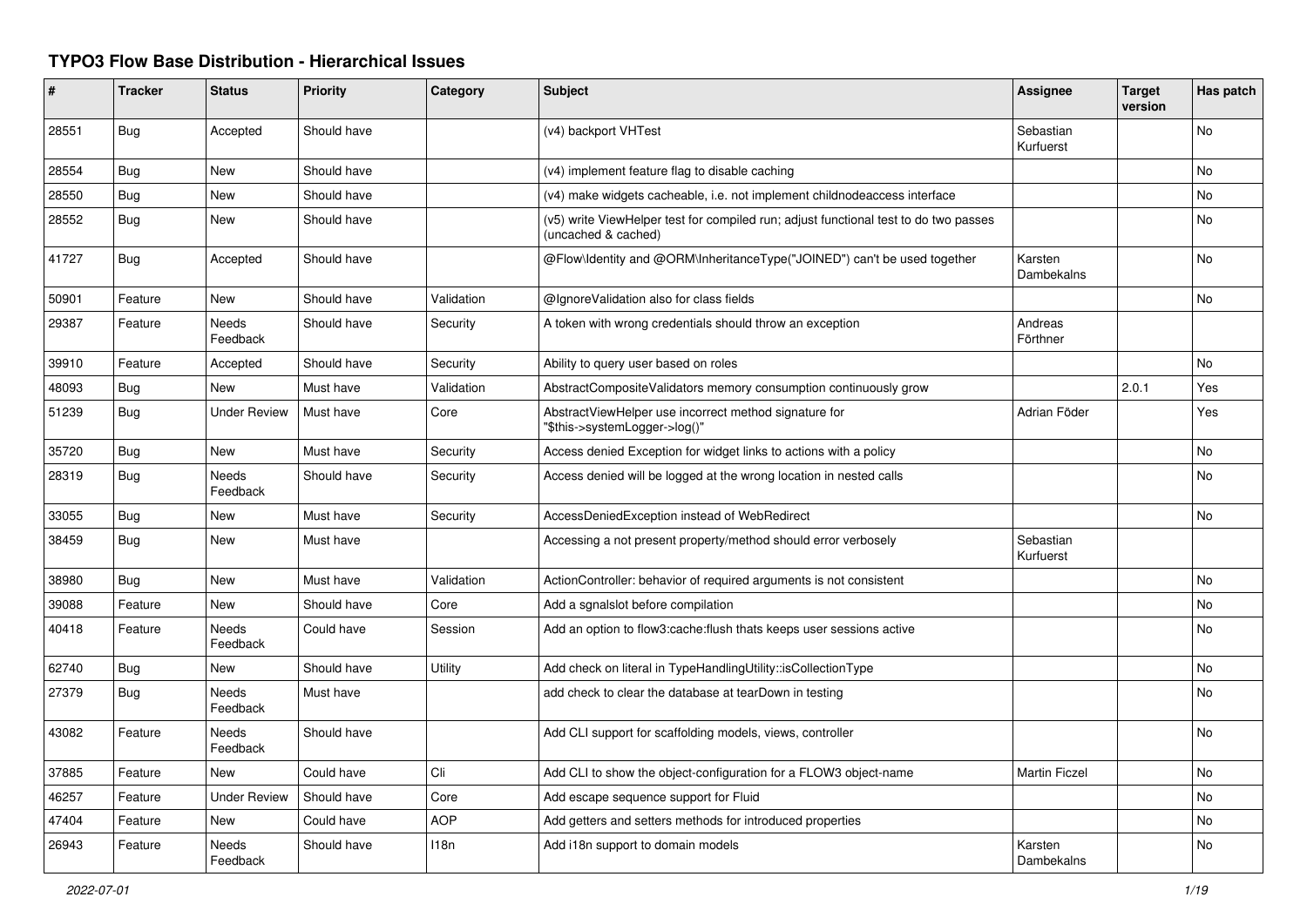| #     | <b>Tracker</b> | <b>Status</b>       | <b>Priority</b> | Category           | <b>Subject</b>                                                                                     | Assignee                     | <b>Target</b><br>version | Has patch      |
|-------|----------------|---------------------|-----------------|--------------------|----------------------------------------------------------------------------------------------------|------------------------------|--------------------------|----------------|
| 50262 | Feature        | <b>New</b>          | Could have      | Package            | Add Keywords to composer Json                                                                      |                              |                          | <b>No</b>      |
| 59019 | Suggestion     | New                 | Should have     |                    | Add marker for lazyloaded properties to \TYPO3\Flow\var_dump                                       |                              |                          |                |
| 43841 | Feature        | New                 | Should have     |                    | Add package support to validation errors                                                           |                              |                          | <b>No</b>      |
| 890   | Feature        | <b>New</b>          | Should have     | <b>AOP</b>         | Add priority for advice chains                                                                     | Robert Lemke                 |                          |                |
| 60003 | Feature        | New                 | Should have     | ViewHelpers        | Add required-Attribute to f:form.password                                                          |                              |                          | N <sub>o</sub> |
| 27322 | Feature        | On Hold             | Should have     |                    | Add support for Appserver-in-PHP, which could result in much faster executions.                    | Christopher<br><b>Hlubek</b> |                          | <b>No</b>      |
| 59672 | Feature        | <b>Under Review</b> | Should have     | Persistence        | Add support for Doctrine 2.5 embeddables                                                           | Alexander Berl               |                          | No             |
| 55793 | Feature        | <b>Under Review</b> | Could have      | Persistence        | Add Support for groupBy                                                                            | Kerstin<br>Huppenbauer       |                          | No             |
| 42550 | Task           | <b>Under Review</b> | Should have     |                    | Add top-level .htaccess to block everything but Web                                                | Karsten<br>Dambekalns        |                          | No             |
| 36955 | Feature        | New                 | Should have     | Error              | Add type filter to var_dump()                                                                      |                              |                          | No             |
| 46216 | Feature        | <b>New</b>          | Should have     | Cache              | Add wincache cache backend                                                                         |                              |                          | <b>No</b>      |
| 46816 | Feature        | <b>New</b>          | Should have     | Cache              | Add xcache cache backend                                                                           |                              |                          | No             |
| 58579 | Feature        | <b>New</b>          | Should have     |                    | Adding own environment constants to Flow                                                           |                              | 2.x                      | No             |
| 40081 | Feature        | <b>New</b>          | Should have     |                    | Allow assigned variables as keys in arrays                                                         |                              |                          | No             |
| 51459 | Feature        | <b>New</b>          | Should have     | <b>MVC</b>         | Allow catching of particular exceptions on property mapping                                        |                              |                          | <b>No</b>      |
| 33049 | Feature        | <b>New</b>          | Could have      | Core               | Allow configuration of context without environment variable (needed for IIS)                       |                              |                          | No             |
| 57763 | Feature        | New                 | Should have     |                    | Allow controller / package / action as params in<br>\TYPO3\Fluid\ViewHelpers\Form\ButtonViewHelper |                              |                          | <b>No</b>      |
| 3312  | Feature        | Needs<br>Feedback   | Should have     | Log                | Allow for easy logging by annotations                                                              | Robert Lemke                 |                          |                |
| 39790 | Feature        | <b>New</b>          | Should have     |                    | Allow forward slashes where backslashes need to be specified                                       |                              |                          |                |
| 28231 | Feature        | <b>New</b>          | Should have     | <b>MVC</b>         | Allow output to STDERR for CLI Response                                                            |                              |                          |                |
| 43346 | Feature        | <b>Under Review</b> | Should have     | <b>ViewHelpers</b> | Allow property mapping configuration via template                                                  | Karsten<br><b>Dambekalns</b> | 2.1                      | <b>No</b>      |
| 45851 | Feature        | Needs<br>Feedback   | Could have      |                    | Allow referencing environment variables in Settings.yaml                                           | Adrian Föder                 |                          | No             |
| 47339 | Feature        | Needs<br>Feedback   | Could have      | Http               | Allow RequestHandlers to get the current Request injected                                          | Alexander Berl               |                          | No             |
| 49050 | Feature        | <b>New</b>          | Should have     | Persistence        | Allow Subqueries in QueryInterface                                                                 |                              |                          | <b>No</b>      |
| 36410 | Feature        | New                 | Should have     | ViewHelpers        | Allow templates to send arguments back to layout                                                   |                              |                          | No             |
| 31500 | Bug            | Under Review        | Must have       | Validation         | Argument validation for CLI requests is not done                                                   | Karsten<br>Dambekalns        |                          | No             |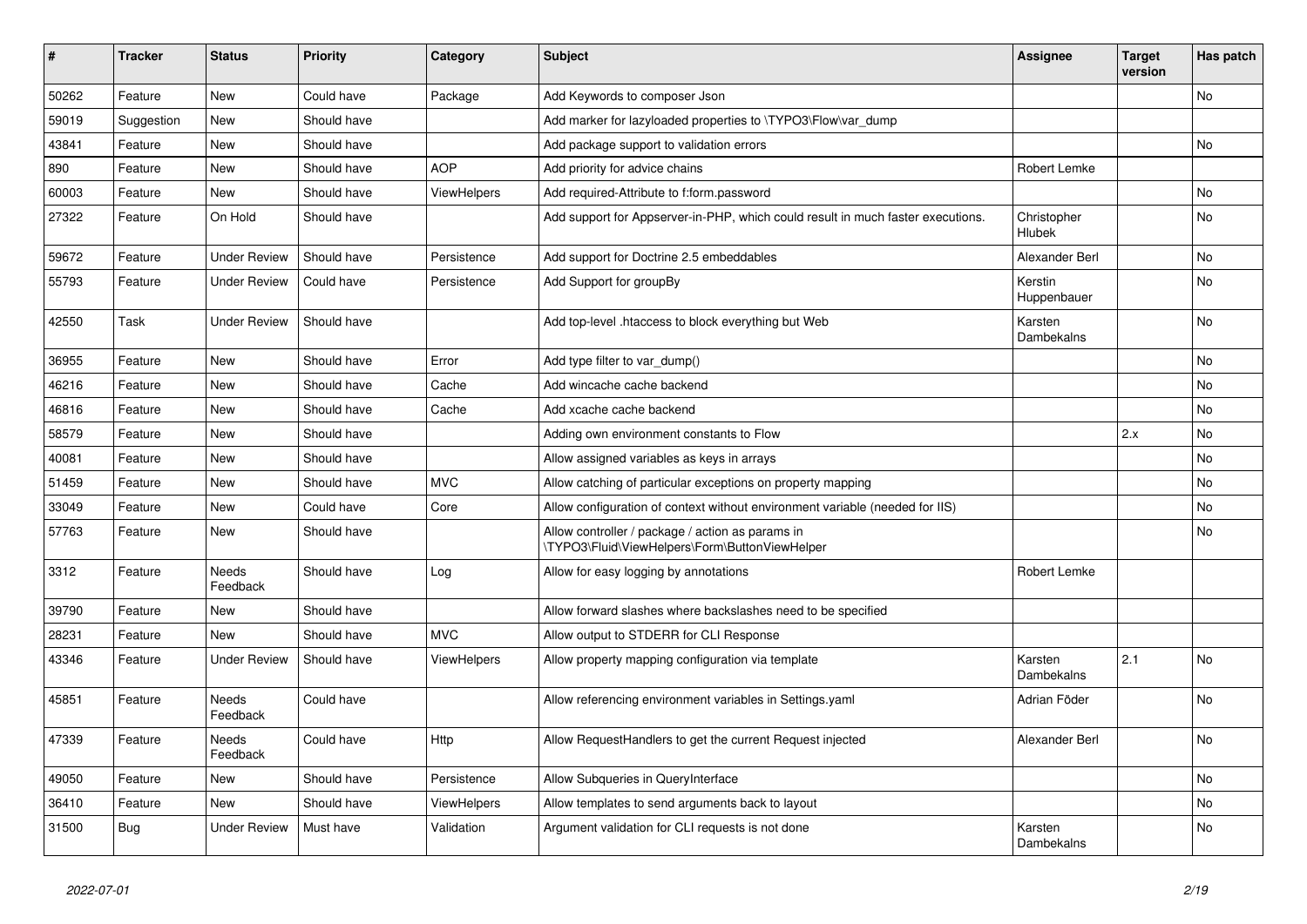| ∦     | <b>Tracker</b> | <b>Status</b>            | <b>Priority</b> | Category           | <b>Subject</b>                                                                                          | <b>Assignee</b>         | <b>Target</b><br>version | Has patch |
|-------|----------------|--------------------------|-----------------|--------------------|---------------------------------------------------------------------------------------------------------|-------------------------|--------------------------|-----------|
| 2974  | <b>Bug</b>     | New                      | Must have       | <b>AOP</b>         | Aspect / Proxy Cache is not emptied automatically if an interface used for<br>introduction was modified | Robert Lemke            |                          |           |
| 42407 | Story          | New                      | Should have     |                    | <b>Asset Management</b>                                                                                 |                         | 2.1                      |           |
| 48355 | Feature        | New                      | Could have      |                    | Assign output of viewhelper to template variable for further processing.                                |                         |                          |           |
| 55954 | Bug            | New                      | Should have     |                    | Associations to ValueObjects should not be cascade all'd                                                |                         |                          | <b>No</b> |
| 12863 | <b>Bug</b>     | <b>New</b>               | Should have     | Core               | Attributes of a viewhelper can't contain a '-'                                                          | Sebastian<br>Kurfuerst  |                          | No.       |
| 36508 | Bug            | New                      | Should have     | Security           | <b>AuthenticationProvider Request Patterns</b>                                                          |                         |                          | <b>No</b> |
| 44684 | <b>Bug</b>     | New                      | Should have     |                    | Authorization header redirect in .htaccess strips the Basic-prefix                                      |                         |                          |           |
| 1785  | Feature        | New                      | Must have       | Cache              | Automatic garbage collection for expired cache entries                                                  |                         |                          |           |
| 33587 | Feature        | New                      | Should have     | Resource           | Automatically remove unused Resources                                                                   |                         |                          | No        |
| 55199 | Feature        | New                      | Should have     | Cli                | Avoid Buffering of Shell output                                                                         |                         |                          | No        |
| 32707 | <b>Bug</b>     | Accepted                 | Must have       | Cache              | <b>Bad Bad FileBackend</b>                                                                              | Karsten<br>Dambekalns   | 2.0.1                    | No        |
| 46545 | Feature        | <b>New</b>               | Should have     |                    | Better support for arrays in options of SelectViewHelper                                                |                         |                          | <b>No</b> |
| 9950  | Task           | New                      | Should have     | <b>ViewHelpers</b> | Binding to nested arrays impossible for form-elements                                                   |                         |                          |           |
| 53189 | <b>Bug</b>     | <b>New</b>               | Should have     |                    | Blog tutorial no longer works                                                                           | <b>Philipp Maier</b>    |                          | No        |
| 59023 | <b>Bug</b>     | <b>New</b>               | Should have     | Property           | BooleanConverter should not convert empty values to boolean                                             |                         |                          | No        |
| 50080 | <b>Bug</b>     | <b>Needs</b><br>Feedback | Should have     | Core               | Broken concept for CLI/Web separation                                                                   | Karsten<br>Dambekalns   |                          | No        |
| 54446 | <b>Bug</b>     | New                      | Should have     | Cache              | Cache filebackend 'include once'                                                                        |                         |                          | No        |
| 42520 | <b>Bug</b>     | New                      | Must have       | Core               | Cache must be flushed globally for package state changes                                                |                         |                          | No        |
| 3291  | Feature        | Needs<br>Feedback        | Should have     |                    | Cacheable viewhelpers                                                                                   |                         |                          | No        |
| 60181 | Feature        | New                      | Could have      | View               | Caching mechanism for Fluid Views/Templates                                                             |                         |                          | No        |
| 58744 | <b>Bug</b>     | New                      | Should have     |                    | Can not split configuration in settings yaml                                                            |                         |                          | No.       |
| 52430 | Bug            | New                      | Should have     |                    | Cannot convert from UUID to auto-increment ID                                                           |                         |                          | No        |
| 28016 | <b>Bug</b>     | Needs<br>Feedback        | Should have     | Persistence        | Cascade remove of cleared ArrayCollection                                                               | Karsten<br>Dambekalns   |                          | No        |
| 41900 | Feature        | Accepted                 | Should have     | Package            | Check for duplicate PSR-0 autoload namespaces                                                           | Christian Jul<br>Jensen |                          | <b>No</b> |
| 30933 | Feature        | Needs<br>Feedback        | Should have     | Persistence        | Check for unique constraints on add()                                                                   | Karsten<br>Dambekalns   |                          | No        |
| 41414 | Task           | Needs<br>Feedback        | Should have     | Package            | Check packageKey naming / file structure below Packages/Vendor                                          |                         |                          | No        |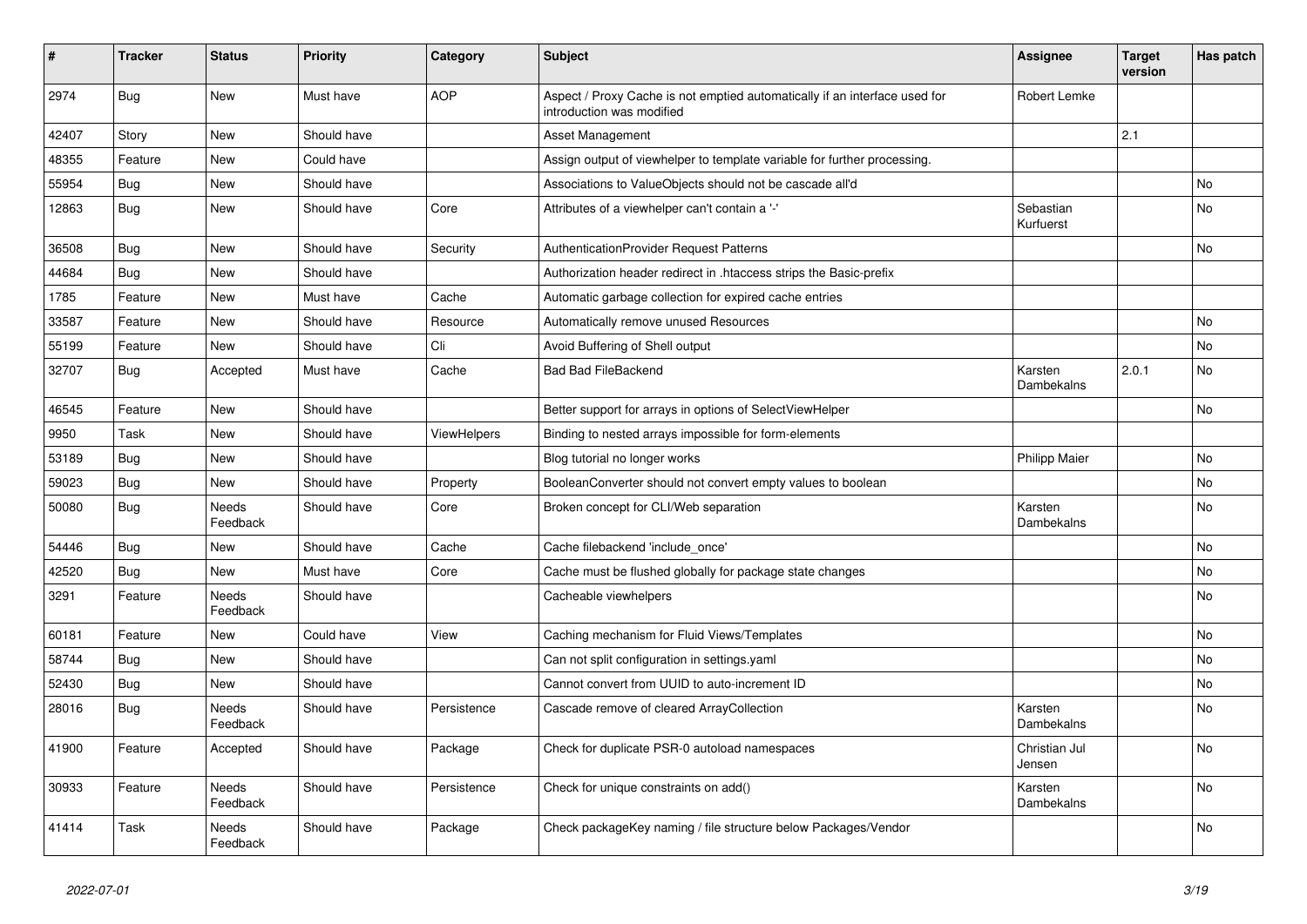| #     | <b>Tracker</b> | <b>Status</b>       | <b>Priority</b>      | Category           | Subject                                                                                            | <b>Assignee</b>             | <b>Target</b><br>version | Has patch |
|-------|----------------|---------------------|----------------------|--------------------|----------------------------------------------------------------------------------------------------|-----------------------------|--------------------------|-----------|
| 8463  | Feature        | New                 | Should have          | Security           | Check security policy for objects reconstituted in the session scope                               |                             |                          |           |
| 8462  | Feature        | New                 | Should have          | Security           | Check subobjects in query rewriting                                                                |                             |                          |           |
| 38130 | Feature        | New                 | Should have          |                    | Checkboxes and multiple select fields should have an assignable default value                      |                             |                          | No        |
| 36662 | <b>Bug</b>     | Needs<br>Feedback   | Should have          | <b>ViewHelpers</b> | Checked state isn't always correct when property is collection                                     | Kevin Ulrich<br>Moschallski | 1.1.1                    | No.       |
| 52509 | Bug            | New                 | Should have          |                    | Child-Object's Identifier get's lost on Form-Submission with Validation Error                      |                             |                          |           |
| 39432 | Task           | New                 | Should have          |                    | Clarify introducing properties                                                                     |                             |                          |           |
| 52909 | <b>Bug</b>     | New                 | Should have          | Core               | Class Loader fallback to non-proxy hides fatal errors                                              |                             |                          | No.       |
| 53533 | <b>Bug</b>     | New                 | Should have          | Reflection         | Class reflection assumes reverse PSR-0, can lead to fail in autoloader                             |                             |                          | No        |
| 26664 | Task           | New                 | Won't have this time | <b>ViewHelpers</b> | Clean up Form ViewHelpers                                                                          |                             |                          | No        |
| 47052 | <b>Bug</b>     | New                 | Should have          |                    | Clear doctrine caches after migration applied                                                      |                             |                          |           |
| 58622 | Feature        | New                 | Must have            | Core               | Clearer Exception: Array to string conversion                                                      |                             |                          | No        |
| 51183 | Task           | New                 | Should have          |                    | CLI improvements                                                                                   |                             |                          |           |
| 30428 | Feature        | New                 | Should have          | <b>MVC</b>         | Cloning of request arguments                                                                       |                             |                          |           |
| 48167 | Feature        | Accepted            | Should have          | Security           | Command line account and role browsing                                                             | Adrian Föder                |                          | No.       |
| 51809 | <b>Bug</b>     | <b>Under Review</b> | Must have            | Core               | Commit "[BUGFIX] Published resources don't support symlinks" produces an fatal<br>error on Windows | Adrian Föder                | 2.0.1                    | No        |
| 27561 | Task           | Accepted            | Could have           | Documentation -    | Complete documentation                                                                             |                             |                          | No        |
| 41843 | <b>Bug</b>     | New                 | Should have          |                    | Composer and rename issues (umbrella issue)                                                        |                             |                          |           |
| 43621 | <b>Bug</b>     | <b>Under Review</b> | Must have            |                    | Composer installer overwrites Settings.yaml.example                                                | Karsten<br>Dambekalns       |                          | No        |
| 53961 | Bug            | New                 | Should have          |                    | Composer installer scripts create a .Packages folder                                               |                             |                          |           |
| 46910 | Feature        | New                 | Should have          |                    | Composer integration - PackageStates.php                                                           |                             |                          | No.       |
| 47419 | <b>Bug</b>     | New                 | Must have            |                    | Composer issues                                                                                    |                             | 2.0.1                    |           |
| 57437 | Bug            | New                 | Should have          | Package            | Composer package replacement is not supported                                                      |                             |                          | No.       |
| 59442 | <b>Bug</b>     | <b>Under Review</b> | Should have          | Persistence        | Composite primary keys including foreign entity don't work                                         |                             |                          | No        |
| 3755  | Task           | New                 | Must have            | - Testing -        | Concurrency stress testing and cache mechanism                                                     |                             |                          |           |
| 29972 | Feature        | <b>Under Review</b> | Should have          | MVC - Routing      | <b>Configurable Redirects</b>                                                                      | <b>Tim Kandel</b>           |                          | No        |
| 7608  | Feature        | New                 | Could have           | Core               | Configurable shorthand/object accessor delimiters                                                  |                             |                          | Yes       |
| 33710 | Feature        | New                 | Should have          |                    | Configuration based on Domain                                                                      |                             |                          | No        |
| 48898 | Bug            | New                 | Must have            | Security           | configuration for roles fails if one of Policy yaml files contain empty "roles array"              | Christian Müller            | 2.0.1                    | No        |
| 53224 | <b>Bug</b>     | New                 | Should have          | Object             | Constructor in subclass breaks call chain leading to missing identifier / uuid                     |                             |                          | No        |
| 31210 | <b>Bug</b>     | New                 | Must have            | Object             | constructor of proxy class not compatible with interfaces defening a constructor                   |                             |                          | No        |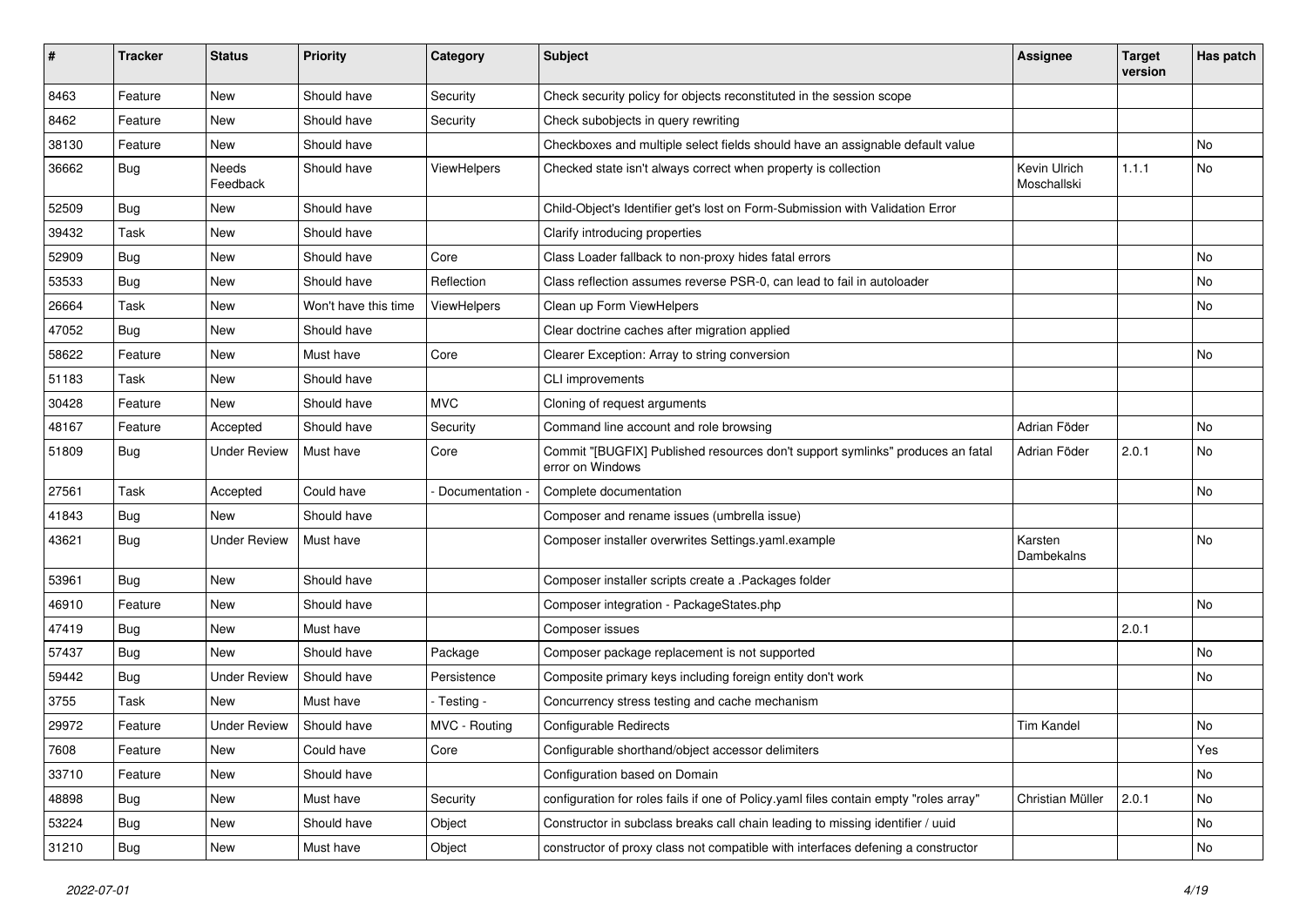| #     | <b>Tracker</b> | <b>Status</b>       | <b>Priority</b> | Category           | Subject                                                                                              | <b>Assignee</b>       | <b>Target</b><br>version | Has patch |
|-------|----------------|---------------------|-----------------|--------------------|------------------------------------------------------------------------------------------------------|-----------------------|--------------------------|-----------|
| 42606 | Bug            | New                 | Must have       | Security           | Content Security with nested objects                                                                 |                       |                          | No        |
| 57541 | <b>Bug</b>     | <b>Under Review</b> | Must have       | Security           | Content Security: operands work intrinsically differently in Rewrite and Manual check                |                       |                          | No        |
| 42601 | <b>Bug</b>     | <b>Under Review</b> | Must have       | Security           | Content Security: QOM rewriting is omitted if used in certain cases in an Action<br>Controller       | Robert Lemke          | 2.0.1                    | No        |
| 33937 | Feature        | Accepted            | Should have     | Resource           | Convenience method to resolve public "resource://" paths                                             | Karsten<br>Dambekalns |                          | No        |
| 56573 | Bug            | <b>New</b>          | Should have     | Persistence        | Converting by Flow\Identity                                                                          |                       |                          | No        |
| 41148 | <b>Bug</b>     | New                 | Must have       |                    | Converting of ValueObjects                                                                           |                       |                          | No        |
| 47073 | <b>Bug</b>     | New                 | Must have       | Http               | Cookie causes Error after Update                                                                     |                       |                          | No.       |
| 65684 | <b>Bug</b>     | New                 | Should have     |                    | Could not acquire lock for ClassLoader cache creation                                                | Sebastian Heuer       |                          | No        |
| 3580  | Feature        | New                 | Must have       | <b>MVC</b>         | Create an administration panel for the FLOW3 Development context                                     |                       |                          |           |
| 52640 | Feature        | <b>Under Review</b> | Should have     |                    | Create an UnlessViewHelper as opposite to the IfViewHelper                                           | <b>Marc Neuhaus</b>   |                          | No        |
| 30937 | Bug            | New                 | Should have     | <b>ViewHelpers</b> | CropViewHelper stringToTruncate can't be supplied so it can't be easily extended                     |                       |                          | Yes       |
| 27798 | <b>Bug</b>     | Accepted            | Must have       | Security           | CSRF protection not working for forms in a plugin                                                    |                       | 2.0.1                    | No        |
| 3725  | Feature        | New                 | Could have      | ViewHelpers        | <b>CSS Engine</b>                                                                                    | Christian Müller      |                          | No        |
| 46066 | <b>Bug</b>     | New                 | Should have     | 118n               | Currency formatter uses wrong format for ISO 4217 currency codes                                     |                       |                          | No.       |
| 51286 | Task           | New                 | Should have     |                    | Custom error views should introduce a controller context somehow                                     |                       |                          | No        |
| 49806 | Task           | Accepted            | Should have     | 118n               | Date formatting should care about the time zone                                                      | Adrian Föder          |                          | No        |
| 26986 | Feature        | Accepted            | Should have     |                    | Debug toolbar                                                                                        | Christian Müller      |                          | No        |
| 58976 | <b>Bug</b>     | New                 | Should have     |                    | debug_backtrace                                                                                      |                       |                          |           |
| 44712 | Task           | Accepted            | Should have     | <b>Http</b>        | Decouple Argument-Building in the HTTP-Request-Constructor                                           |                       |                          | No        |
| 47423 | Task           | <b>Under Review</b> | Could have      |                    | Decouple TYPO3.Party from Flow                                                                       | Christian Müller      |                          |           |
| 54284 | <b>Bug</b>     | New                 | Should have     | ViewHelpers        | Default Option for Switch/Case VH                                                                    |                       |                          | No        |
| 51312 | <b>Bug</b>     | New                 | Should have     | Core               | Default php error handler generates warning (when loading<br>TYPO3\Flow\Error\Exception class)       |                       | 2.0                      | No        |
| 48430 | <b>Bug</b>     | New                 | Should have     |                    | Default validator-messages are not correctly formatted                                               |                       |                          | No        |
| 1907  | Feature        | New                 | Could have      | Core               | Default values for view helpers based on context                                                     |                       |                          |           |
| 44244 | Bug            | New                 | Should have     | Persistence        | defaultOrderings aren't applied on related objects                                                   |                       |                          | No        |
| 45164 | Feature        | Accepted            | Should have     |                    | Define syntax for validation rules in YAML                                                           | Karsten<br>Dambekalns |                          |           |
| 47638 | Bug            | New                 | Should have     |                    | Delete a ValueObject by its identity                                                                 |                       |                          |           |
| 35831 | <b>Bug</b>     | New                 | Must have       |                    | Deleting or unpublishing of a resource deletes all published symlinks<br>(Web/ Resources/Persistent) |                       |                          | No        |
| 29425 | <b>Bug</b>     | New                 | Should have     | Persistence        | Deletion of a blog post with resources fails with FK constraint error                                |                       |                          |           |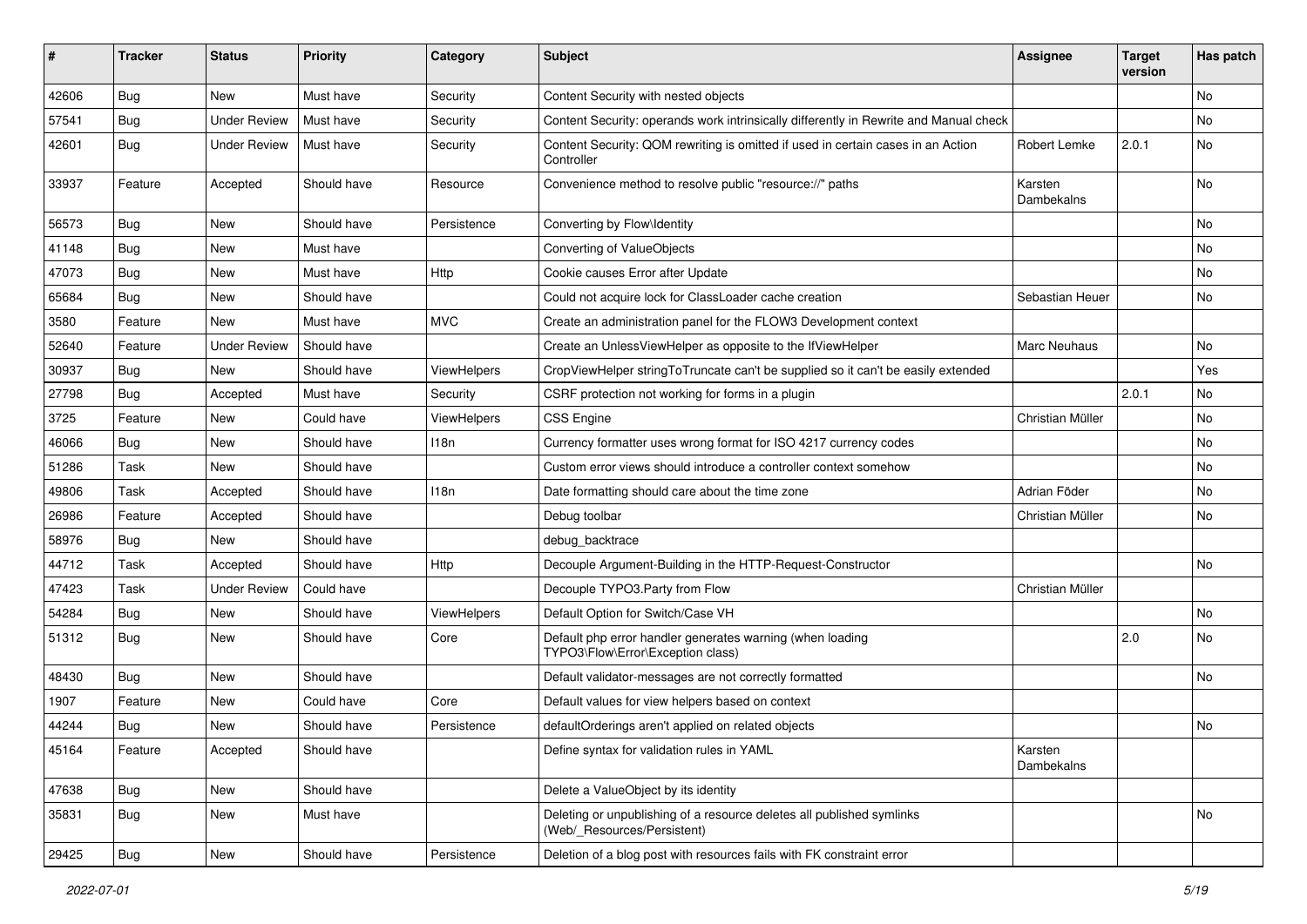| #     | <b>Tracker</b> | <b>Status</b>       | <b>Priority</b> | Category      | <b>Subject</b>                                                                                          | <b>Assignee</b>       | <b>Target</b><br>version | Has patch |
|-------|----------------|---------------------|-----------------|---------------|---------------------------------------------------------------------------------------------------------|-----------------------|--------------------------|-----------|
| 5442  | Feature        | <b>New</b>          | Should have     | Security      | Destroy session / logout user on deleting an account                                                    | Andreas<br>Förthner   |                          |           |
| 45611 | <b>Bug</b>     | <b>New</b>          | Could have      | Security      | Destruction of session after logout should be configurable                                              |                       |                          | No        |
| 46823 | Task           | Accepted            | Should have     | Cache         | Detect APC and APCu correctly                                                                           |                       |                          | No        |
| 30890 | Feature        | Accepted            | Should have     | <b>MVC</b>    | Developer Toolbar                                                                                       | Christian Müller      |                          | No        |
| 46425 | Task           | <b>Under Review</b> | Should have     | Core          | DI proxy classes use raw reflection instead of RelfectionService                                        | Christian Müller      | 2.0.1                    | No        |
| 50255 | Bug            | New                 | Should have     |               | Different collations runnig migrate/update                                                              |                       |                          |           |
| 50130 | <b>Bug</b>     | Needs<br>Feedback   | Should have     |               | Different fallback for php.exe on windows                                                               |                       |                          |           |
| 55831 | Feature        | New                 | Should have     |               | Different scenarios for session settings                                                                |                       |                          | No        |
| 54146 | <b>Bug</b>     | <b>New</b>          | Should have     | Security      | Different sorting of arguments in ACL Patterns doesnt work                                              | Christian Müller      |                          | No        |
| 58408 | Task           | New                 | Should have     |               | Disable manualy persisting                                                                              |                       |                          | No        |
| 37354 | Bug            | Accepted            | Should have     | Persistence   | Do not apply generateValueHash() and generateUuid() if custom identifier is used                        | Karsten<br>Dambekalns |                          | No        |
| 51188 | Bug            | <b>New</b>          | Should have     | Persistence   | Doctrine does not respect AOP-injected properties                                                       |                       |                          | No        |
| 51489 | <b>Bug</b>     | New                 | -- undefined -- | Annotations   | Doctrine\Common\Annotations\AnnotationException thrown in file<br>AnnotationException.php               |                       |                          | No        |
| 42465 | Task           | New                 | Should have     | Documentation | Document i18n settings                                                                                  |                       | 2.0.1                    | No        |
| 44148 | <b>Bug</b>     | New                 | Should have     |               | Documentation for executeCommand() needs clarification                                                  |                       | 2.0.1                    | No        |
| 40802 | Bug            | Accepted            | Should have     | Documentation | Documentation mistake (authentication)                                                                  | Karsten<br>Dambekalns | 1.1.1                    | No        |
| 50115 | Feature        | <b>Under Review</b> | Must have       | Security      | During the policy loading, we need to take care if class exist                                          | Dominique Feyer       |                          | Yes       |
| 35030 | Feature        | <b>Under Review</b> | Should have     | 118n          | Dynamic locale detection                                                                                | Karsten<br>Dambekalns |                          | No        |
| 49025 | Task           | <b>Under Review</b> | Could have      | 118n          | Dynamic locale detection / determination                                                                | Adrian Föder          | 2.1                      | No        |
| 45345 | Feature        | Needs<br>Feedback   | Should have     |               | Easy to use comments for fluid that won't show in output                                                |                       |                          |           |
| 37212 | Feature        | Accepted            | Must have       | Http          | Edge Side Includes (ESI)                                                                                | Robert Lemke          |                          | No        |
| 46716 | <b>Bug</b>     | New                 | Must have       | Object        | Empty class names in DependencyInjection proxy code when using Caches /<br>Factory-created dependencies |                       | 2.0.1                    | No        |
| 46289 | <b>Bug</b>     | Needs<br>Feedback   | Should have     | View          | Enable Escaping Interceptor in XML request format                                                       |                       | 2.0.1                    | No        |
| 3587  | Feature        | New                 | Could have      | Validation    | Enforce validation rules for value objects already in constructor                                       |                       |                          |           |
| 55870 | Feature        | New                 | Must have       |               | Enhance f:form.textfield or add a f:form.datefield VH with enhanced validation and<br>propertymapping   | Christian Müller      |                          | No        |
| 13045 | Bug            | New                 | Should have     |               | Entity decode of strings are different between if-conditions and output of variable                     |                       |                          |           |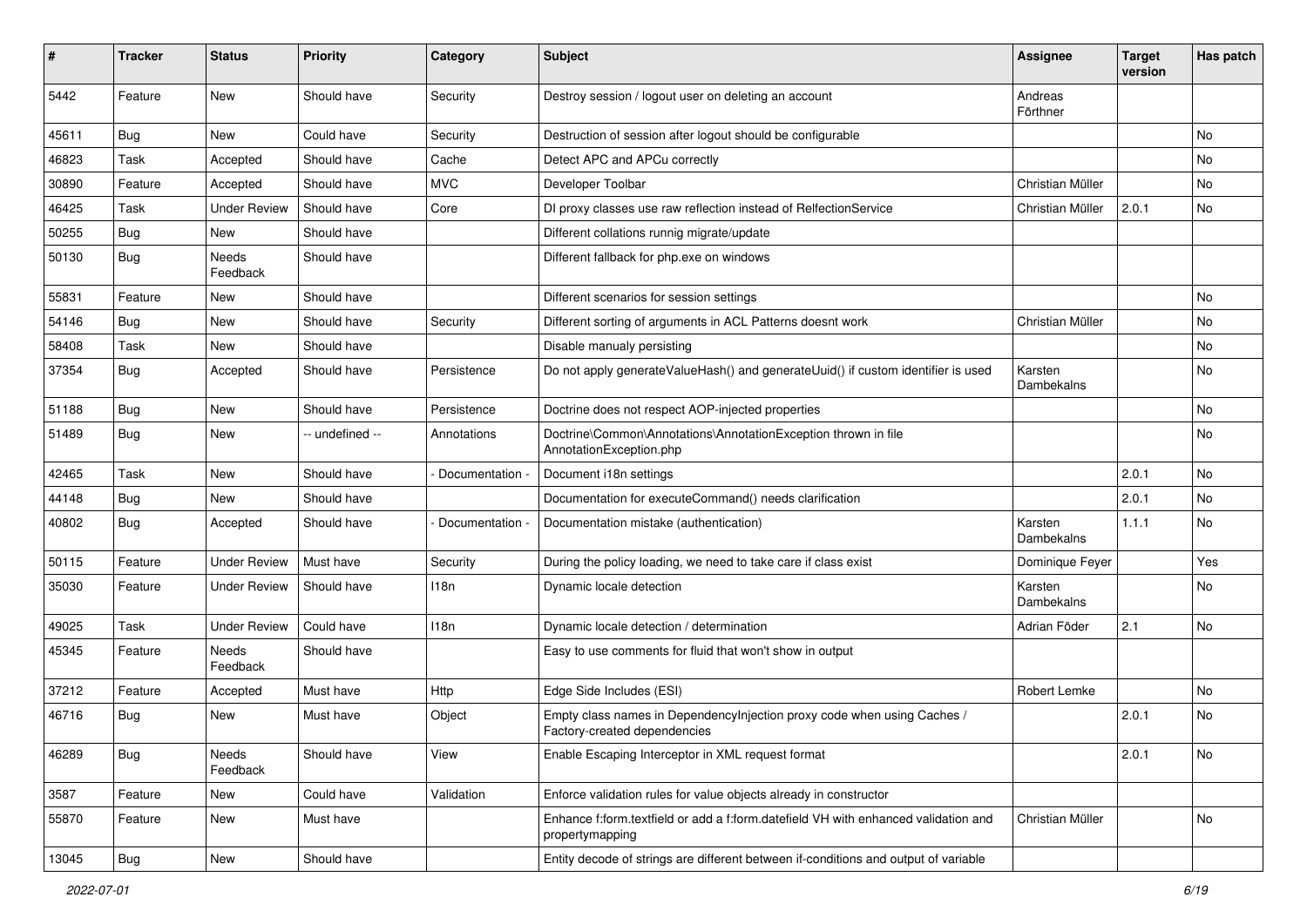| #     | <b>Tracker</b> | <b>Status</b>       | <b>Priority</b> | Category                         | <b>Subject</b>                                                                                               | <b>Assignee</b>       | <b>Target</b><br>version | Has patch |
|-------|----------------|---------------------|-----------------|----------------------------------|--------------------------------------------------------------------------------------------------------------|-----------------------|--------------------------|-----------|
| 53177 | Feature        | New                 | Should have     | Security                         | entity resource policy value support for `this`                                                              |                       |                          | No        |
| 47236 | <b>Bug</b>     | Needs<br>Feedback   | Should have     |                                  | Error at offset 6279 of 6338                                                                                 |                       |                          | No        |
| 43967 | Bug            | <b>New</b>          | Should have     | Persistence                      | Error in evaluating orphanRemoval in Flow Annotation driver                                                  |                       |                          | No        |
| 48873 | <b>Bug</b>     | New                 | Should have     | <b>Error Handler</b><br>Report - | Error when calling resourceManager->deleteResource on unpublished Resource                                   |                       |                          | No        |
| 52536 | Bug            | <b>Under Review</b> | Should have     |                                  | Errorclass not set if no property-attribute set                                                              |                       |                          |           |
| 37831 | Task           | New                 | Could have      | - Testing -                      | Evaluate using PHP 5.4's internal web server for Functional Testing                                          |                       |                          | No        |
| 45640 | Bug            | New                 | Could have      | Persistence                      | Every relation is set to cascade=all if the related entity is no aggregate root                              |                       |                          | No        |
| 40410 | <b>Bug</b>     | Needs<br>Feedback   | Should have     | Cache                            | Exception when using Apc, Memcached of Redis cache backend for reflection status<br>and object configuration | Karsten<br>Dambekalns |                          | No        |
| 33024 | Bug            | Accepted            | Must have       | 118n                             | Exception when validating a float in a Model with the Number validator                                       | Karsten<br>Dambekalns |                          | No        |
| 52945 | <b>Bug</b>     | New                 | Should have     |                                  | Excluded classes should only be excluded from reflection but still autoloaded                                |                       |                          | No        |
| 32607 | Feature        | Needs<br>Feedback   | Should have     | 118n                             | Export localized strings for JS consumption                                                                  | Karsten<br>Dambekalns |                          | No        |
| 45153 | Feature        | New                 | Should have     |                                  | f:be.menus.actionMenuItem - Detection of the current select option is insufficient                           |                       |                          | No        |
| 62346 | Feature        | New                 | Could have      | Core                             | f:comment should have high precende                                                                          |                       | 3.x                      | No        |
| 49600 | <b>Bug</b>     | New                 | Should have     | ViewHelpers                      | f:form tag shown as a HTML on frontend                                                                       |                       |                          | No.       |
| 58921 | Bug            | <b>New</b>          | Should have     |                                  | f:form.* VHs crash if NOT inside f:form but followed by f:form                                               |                       |                          | No        |
| 31955 | Feature        | New                 | Should have     | Widgets                          | f:uri.widget                                                                                                 |                       |                          | No        |
| 37619 | <b>Bug</b>     | New                 | Should have     | ViewHelpers                      | Fatal Error when using variable in name attribute of Section ViewHelper                                      |                       |                          | No        |
| 53262 | Bug            | New                 | Should have     | Cache                            | FileBakend have some race condition                                                                          | Dominique Feyer       |                          | Yes       |
| 55306 | <b>Bug</b>     | <b>Under Review</b> | Should have     |                                  | Filenames should not exceed 255 characters                                                                   | Christian Müller      |                          | No        |
| 43192 | <b>Bug</b>     | Accepted            | Should have     | Persistence                      | findByIdentifier() for non-persisted objects not working for custom identifier<br>properties                 | Karsten<br>Dambekalns |                          | No        |
| 36510 | Feature        | New                 | Should have     |                                  | <b>Firewall Redirect?</b>                                                                                    |                       |                          | No.       |
| 58975 | Bug            | New                 | Must have       | Documentation -                  | Fix command for Linux in Qucikstart documentation                                                            |                       |                          | No        |
| 56856 | <b>Bug</b>     | <b>Under Review</b> | Must have       |                                  | Fix StandardView Template                                                                                    |                       |                          | No        |
| 59366 | <b>Bug</b>     | <b>Under Review</b> | Should have     | Persistence                      | fix* lifecycle callbacks should not be registered for unproxied entities                                     |                       |                          | No        |
| 55937 | <b>Bug</b>     | New                 | Must have       | Session                          | FlashMessage queue is lost                                                                                   |                       |                          | No        |
| 56544 | <b>Bug</b>     | New                 | Must have       | Core                             | FLOW Exception on tar package inclusion via composer                                                         |                       |                          | No        |
| 32574 | <b>Bug</b>     | Accepted            | Should have     | Core                             | FLOW3 enters fork bombs when using cgi-fcgi vs cli                                                           | Karsten<br>Dambekalns |                          | No        |
| 10472 | Feature        | New                 | Could have      | Core                             | Fluid Standalone distribution                                                                                |                       |                          | No        |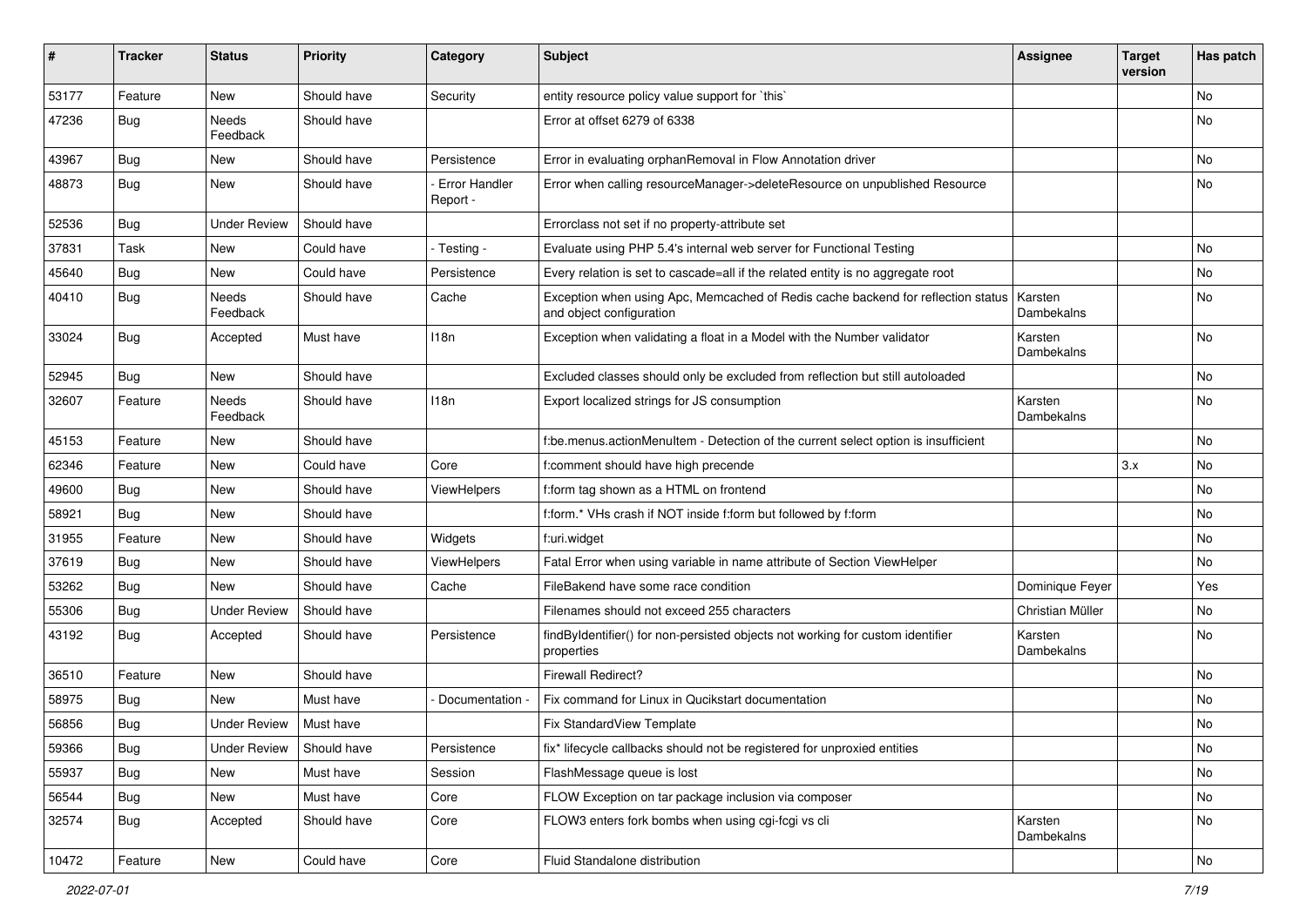| #     | <b>Tracker</b> | <b>Status</b>       | <b>Priority</b> | Category           | <b>Subject</b>                                                                                       | Assignee                    | <b>Target</b><br>version | Has patch      |
|-------|----------------|---------------------|-----------------|--------------------|------------------------------------------------------------------------------------------------------|-----------------------------|--------------------------|----------------|
| 9005  | Feature        | Accepted            | Could have      |                    | Fluid Template Analyzer (FTA)                                                                        | Sebastian<br>Kurfuerst      |                          |                |
| 3306  | Feature        | Accepted            | Should have     | <b>MVC</b>         | Flush routes cache automatically on class file modifications                                         | Robert Lemke                |                          |                |
| 49038 | <b>Bug</b>     | New                 | Must have       |                    | form select does not select the first item if prependOptionValue is used                             |                             |                          | No             |
| 8648  | <b>Bug</b>     | <b>New</b>          | Should have     | <b>ViewHelpers</b> | format.crop ViewHelper should support all features of the crop stdWrap function                      |                             |                          | No             |
| 58983 | <b>Bug</b>     | New                 | Should have     |                    | format.date does not respect linebreaks and throws exception                                         |                             |                          | No             |
| 47669 | Task           | New                 | Should have     |                    | FormViewHelper does not define the default request method                                            |                             |                          | No             |
| 58862 | <b>Bug</b>     | Needs<br>Feedback   | Should have     | <b>ViewHelpers</b> | FormViewHelper doesn't accept NULL as value for \$arguments                                          | Bastian<br>Waidelich        |                          | Yes            |
| 5636  | Task           | <b>Under Review</b> | Must have       |                    | Form_RadioViewHelper and CheckBoxViewHelper miss check for existing object<br>before it is accessed. |                             |                          | <b>No</b>      |
| 30424 | Bug            | New                 | Must have       | <b>MVC</b>         | Forward object arguments with changes                                                                |                             |                          |                |
| 58193 | <b>Bug</b>     | <b>Under Review</b> | Should have     |                    | Forward-port changelogs to master branch                                                             | Karsten<br>Dambekalns       |                          | <b>No</b>      |
| 45394 | Task           | New                 | Should have     | View               | Forwardport Unit test for standalone view                                                            |                             |                          | No             |
| 47487 | Bug            | New                 | Should have     | Core               | Functional test classes in package without classes are not compiled                                  |                             | 2.0.1                    | No             |
| 33308 | Task           | New                 | Should have     |                    | General date and time handling rules                                                                 |                             |                          |                |
| 31002 | Bug            | New                 | Should have     | Reflection         | Generated sleep method handles static properties as members.                                         |                             |                          |                |
| 37352 | <b>Bug</b>     | <b>Under Review</b> | Must have       | Persistence        | generateValueHash() should use getIdentifierByObject()                                               | Karsten<br>Dambekalns       |                          | No             |
| 46010 | <b>Bug</b>     | New                 | Should have     | Persistence        | Generating a DiscriminatorMap with base class in different namespace does not<br>work                |                             |                          | No             |
| 47429 | <b>Bug</b>     | <b>New</b>          | Should have     | Security           | Global policy files no longer allowed                                                                |                             |                          | <b>No</b>      |
| 56602 | Major Feature  | <b>New</b>          | Should have     | Persistence        | Handling Of Multi Identity Entities                                                                  |                             |                          | <b>No</b>      |
| 38875 | Suggestion     | <b>New</b>          | Should have     |                    | Have a Translator object available in action controllers                                             |                             |                          |                |
| 59057 | Bug            | Under Review        | Must have       | ViewHelpers        | Hidden empty value fields shoud be disabled when related field is disabled                           | <b>Bastian</b><br>Waidelich |                          | No             |
| 58184 | Major Feature  | New                 | Should have     | Http               | HTTP request argument building for different use cases                                               |                             |                          | No             |
| 36495 | <b>Bug</b>     | New                 | Should have     | Persistence        | HTTP Response is sent before persistence preventing Exceptions to be displayed<br>on redirect        |                             |                          | No             |
| 28136 | Feature        | <b>New</b>          | Should have     | Persistence        | <b>HTTP Semantics for Transactions and more</b>                                                      |                             |                          | No             |
| 51763 | <b>Bug</b>     | <b>New</b>          | Should have     | Http               | HttpRequest always returns content of the current request                                            |                             |                          | <b>No</b>      |
| 59084 | Bug            | <b>New</b>          | Should have     |                    | if 403 Exception show reason                                                                         |                             |                          | N <sub>o</sub> |
| 41533 | Bug            | Needs<br>Feedback   | Should have     |                    | Ignored object-validation in editAction when redirecting back from updateAction                      |                             |                          | No             |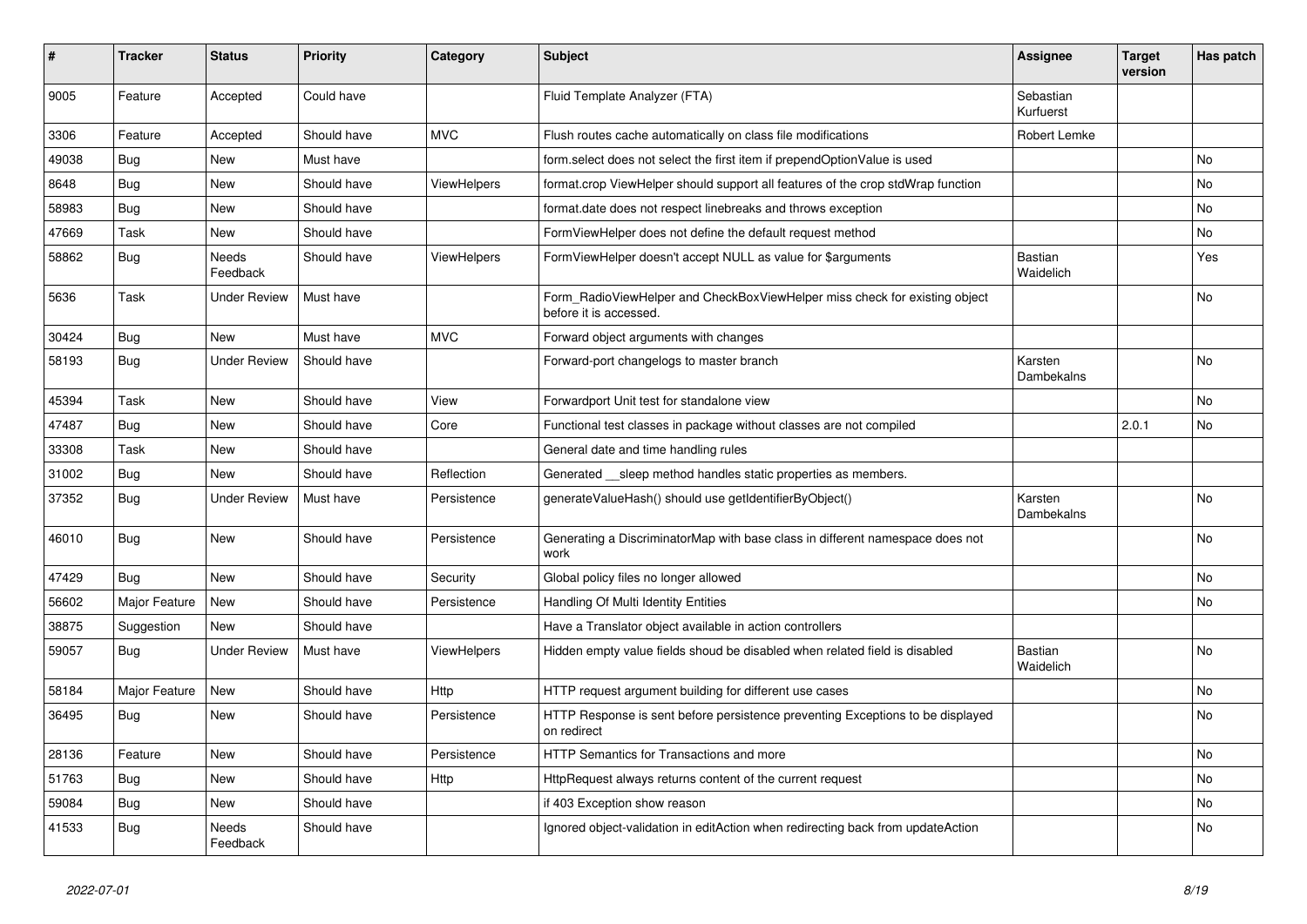| ∦     | <b>Tracker</b> | <b>Status</b>       | <b>Priority</b> | Category        | <b>Subject</b>                                                                                        | <b>Assignee</b>              | <b>Target</b><br>version | Has patch |
|-------|----------------|---------------------|-----------------|-----------------|-------------------------------------------------------------------------------------------------------|------------------------------|--------------------------|-----------|
| 48596 | <b>Bug</b>     | <b>Under Review</b> | Should have     | Configuration   | Ignored Tags configuration should be easier to configure from packages                                | Alexander Berl               |                          | No        |
| 32105 | Bug            | New                 | Must have       | Security        | Ignore Validation ignored if ACL is set for this controller action                                    |                              |                          | No        |
| 56639 | Feature        | New                 | Must have       |                 | Implement "getPrivateStorageUriByResource()" for recieving (image-) file URIs                         | Robert Lemke                 | 2.x                      |           |
| 38379 | Feature        | <b>New</b>          | Should have     |                 | Implement a Eel-ViewHelper                                                                            |                              |                          |           |
| 6602  | Feature        | New                 | Could have      | Security        | Implement after invocation handling                                                                   | Andreas<br>Förthner          |                          |           |
| 38065 | Feature        | New                 | Must have       | Security        | Implement content security for DQL queries                                                            | Andreas<br>Förthner          |                          | No        |
| 3621  | Feature        | <b>New</b>          | Should have     | Security        | Implement dynamic firewall filter registration                                                        | Andreas<br>Förthner          |                          |           |
| 6178  | Feature        | New                 | Should have     | Validation      | Implement FileType and FileSize validators                                                            |                              |                          |           |
| 35709 | Task           | New                 | Should have     | Cli             | Implement global Command aliases                                                                      |                              |                          | No        |
| 6712  | Feature        | Accepted            | Should have     | <b>AOP</b>      | Implement mixin support                                                                               | Robert Lemke                 |                          |           |
| 32985 | Feature        | New                 | Should have     | Utility         | Implement Processing Rules when merging numerically-indexed arrays                                    |                              |                          | No        |
| 33258 | Major Feature  | Accepted            | Should have     |                 | Implement support for Assetic                                                                         |                              |                          | No        |
| 3585  | Major Feature  | New                 | Should have     |                 | Implement support for value objects                                                                   |                              |                          | No        |
| 3619  | Feature        | New                 | Should have     | Security        | Implement System Policy Support/System Security                                                       | Andreas<br>Förthner          |                          |           |
| 46063 | Feature        | New                 | Should have     | Security        | Implement username password provider with "remember me" persistent cookie                             | Christopher<br><b>Hlubek</b> |                          | No        |
| 47950 | <b>Bug</b>     | New                 | Should have     | Resource        | import of remote resources                                                                            |                              | 2.0.1                    | No        |
| 46120 | Bug            | New                 | Must have       | Documentation - | Important step missing in the installation chapter                                                    |                              |                          | No        |
| 50382 | Task           | New                 | Should have     | Command         | Impossible to use arguments in CLI that are added by overriding<br>initializeCommandMethodArguments() |                              |                          | No        |
| 41832 | Task           | <b>New</b>          | Should have     | Package         | Improve error handling for incompatible packages                                                      | Christian Jul<br>Jensen      |                          | No        |
| 46009 | Task           | New                 | Should have     | Persistence     | Improve error message for missing class in Flow annotation driver                                     |                              |                          | <b>No</b> |
| 36840 | Task           | Accepted            | Should have     | 118n            | Improve exception for wrong locales                                                                   | Karsten<br>Dambekalns        |                          | No        |
| 32035 | Task           | New                 | Should have     | Core            | Improve fluid error messages                                                                          |                              |                          | Yes       |
| 58773 | <b>Bug</b>     | Accepted            | Should have     | MVC - Routing   | Improve NoMatchingRouteException                                                                      | Bastian<br>Waidelich         |                          | No        |
| 4704  | Feature        | New                 | Should have     | Core            | Improve parsing exception messages                                                                    |                              |                          |           |
| 35970 | Task           | New                 | Should have     |                 | Improve performance of Utility/Arrays::integerExplode by using array_map                              |                              |                          | No        |
| 51811 | Bug            | New                 | Should have     |                 | Improve session handle when the authenticated account is removed from persitance                      | Dominique Feyer              |                          | Yes       |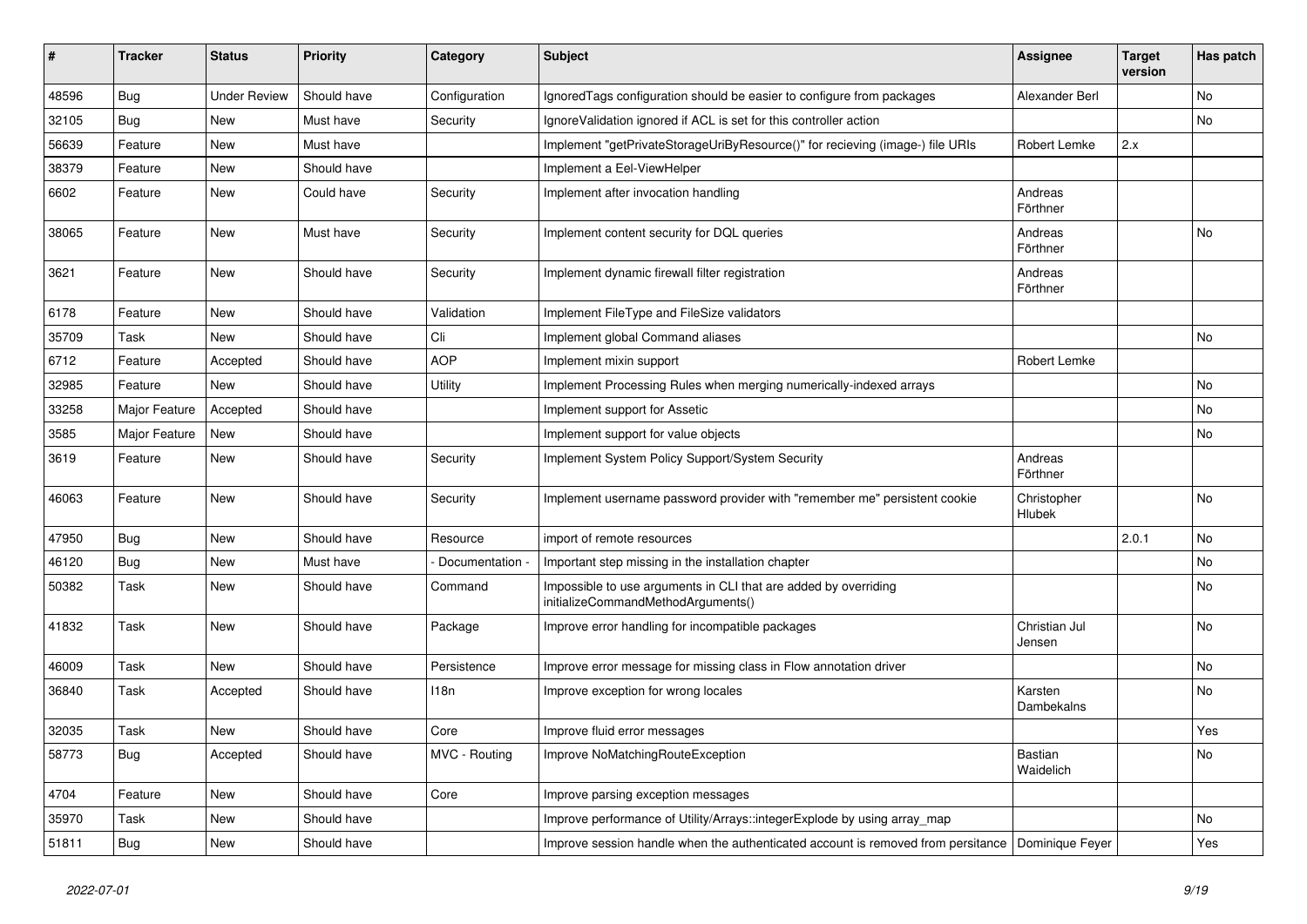| ∦     | <b>Tracker</b> | <b>Status</b>       | <b>Priority</b> | Category             | <b>Subject</b>                                                                                | <b>Assignee</b>             | <b>Target</b><br>version | Has patch |
|-------|----------------|---------------------|-----------------|----------------------|-----------------------------------------------------------------------------------------------|-----------------------------|--------------------------|-----------|
| 51530 | Task           | New                 | Should have     |                      | Improve speed of Files::readDirectoryRecursively using RecursiveDirectoryIterator?            |                             |                          | <b>No</b> |
| 28553 | Bug            | New                 | Should have     |                      | improve XHProf test setup                                                                     |                             |                          | No        |
| 56237 | Task           | New                 | Should have     |                      | in-line (Condition) ViewHelpers should not evaluate on parsing                                |                             |                          | No        |
| 43541 | Bug            | New                 | Should have     | Core                 | Incomplete classes path detection for PSR-0                                                   |                             | 2.0.1                    | No        |
| 37372 | Feature        | Accepted            | Should have     | Persistence          | Inheritance in ORM should be configured automatically                                         | Karsten<br>Dambekalns       |                          | No        |
| 37571 | <b>Bug</b>     | New                 | Must have       | <b>AOP</b>           | Inherited proxies fail when implementing clone                                                |                             |                          | No        |
| 58494 | <b>Bug</b>     | Needs<br>Feedback   | Must have       | MVC - Routing        | Inifinite redirects if index.php presents in URI                                              | <b>Bastian</b><br>Waidelich |                          | <b>No</b> |
| 29794 | Feature        | New                 | Should have     |                      | Initialize collections in generated models                                                    |                             |                          |           |
| 41807 | <b>Task</b>    | <b>Under Review</b> | Should have     | Persistence          | Initialize the eventmanager in the EntityManagerInterface                                     |                             |                          | <b>No</b> |
| 27088 | <b>Bug</b>     | On Hold             | Should have     | Object               | initializeObject() is called too early when reconstructing entities                           |                             |                          | No        |
| 54593 | <b>Bug</b>     | New                 | Must have       |                      | ini_get return value has changed for PHP >=5.3.0 -> changed check-implementation<br>needed!   |                             |                          |           |
| 33293 | Bug            | New                 | Should have     |                      | Injection to private variable results in injection of the the wrong class                     |                             |                          | No        |
| 53180 | <b>Bug</b>     | New                 | Must have       | <b>Build Process</b> | InjectSettings doesnt work on inheritance (Level 2)                                           |                             |                          |           |
| 57885 | Bug            | New                 | Must have       |                      | Inputs are cleared from a second form if the first form produced a vallidation error          |                             |                          | No        |
| 28964 | Feature        | <b>New</b>          | Could have      |                      | Integrate Behat tool for BDD                                                                  |                             |                          |           |
| 55008 | Bug            | <b>Under Review</b> | Should have     |                      | Interceptors should be used in Partials                                                       | Christian Müller            |                          | No        |
| 57450 | <b>Bug</b>     | New                 | Should have     | Validation           | International E-Mail addresses (umlauts, etc.) are not validated correctly                    |                             |                          | No        |
| 6601  | Task           | On Hold             | Could have      | Security             | Introduce a new roles definition syntax including runtime constraints                         | Andreas<br>Förthner         |                          |           |
| 48409 | Feature        | New                 | Could have      | SignalSlot           | Introduce new Annotation "Slot" for wiring signal and slots                                   |                             |                          | No        |
| 27045 | <b>Bug</b>     | New                 | Should have     | <b>AOP</b>           | Introduced properties are not available in the reflection service during a compile run        |                             |                          |           |
| 57815 | Bug            | New                 | Should have     | Resource             | Invalid resources are saved in the persistent resources folder                                |                             |                          | <b>No</b> |
| 35083 | Bug            | New                 | Should have     | Object               | involving SecurityContext in Widget's __wakeup situation leads to an exception                |                             |                          | No        |
| 32425 | <b>Bug</b>     | Accepted            | Must have       | Security             | IpAddressRange methods not completly implemented                                              | Karsten<br>Dambekalns       |                          | Yes       |
| 37095 | Feature        | New                 | Should have     |                      | It should be possible to set a different template on a Fluid TemplateView inside an<br>action | Christopher<br>Hlubek       |                          | No        |
| 51972 | <b>Bug</b>     | New                 | Should have     |                      | Joins for every deep property constraint make cartesian selection                             | Adrian Föder                |                          | Yes       |
| 54037 | Feature        | <b>Under Review</b> | Should have     | <b>MVC</b>           | JsonView accepts encoding options                                                             |                             |                          | No        |
| 48532 | <b>Bug</b>     | <b>Under Review</b> | Should have     | <b>MVC</b>           | JsonView Configuration behaves differently for arrays and objects                             | Alexander Berl              |                          | No        |
| 34404 | <b>Bug</b>     | New                 | Should have     |                      | JsonView transformObject does not respect descendAll configuration                            |                             |                          | No        |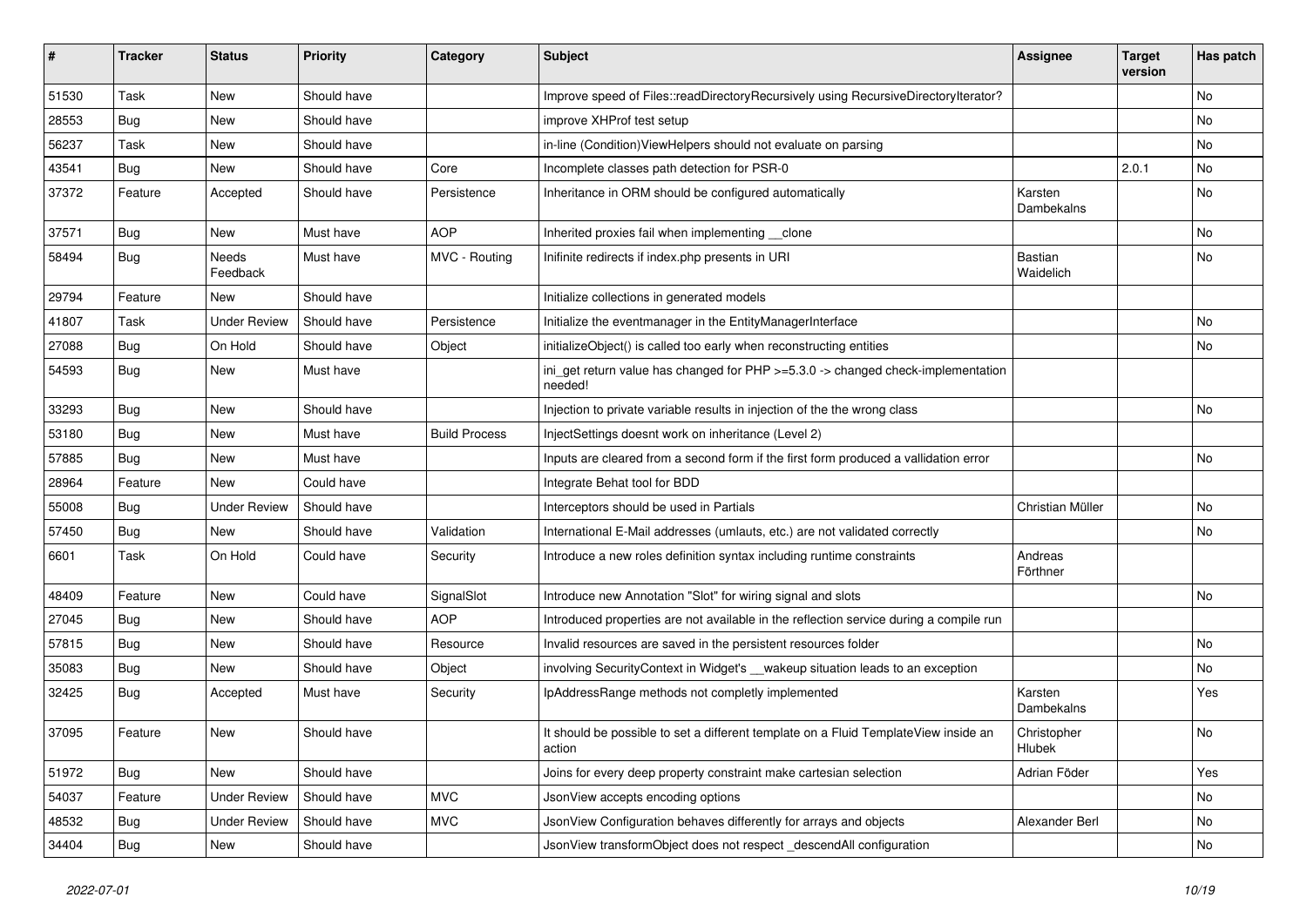| ∦     | <b>Tracker</b> | <b>Status</b>       | <b>Priority</b>      | Category           | <b>Subject</b>                                                                   | Assignee              | <b>Target</b><br>version | Has patch |
|-------|----------------|---------------------|----------------------|--------------------|----------------------------------------------------------------------------------|-----------------------|--------------------------|-----------|
| 50869 | Bug            | <b>New</b>          | Could have           |                    | key() invoked on object                                                          |                       |                          | <b>No</b> |
| 56555 | Bug            | New                 | Should have          |                    | Kickstart creates wrong labels in New.html                                       |                       |                          |           |
| 32294 | Feature        | New                 | Should have          |                    | Lazy initialization of loggers                                                   |                       |                          | <b>No</b> |
| 9861  | Feature        | Needs<br>Feedback   | Should have          | Log                | Leave logging up and running as long as possible                                 |                       |                          | No        |
| 35783 | Feature        | New                 | Should have          | Object             | Lifecycle method after property mapping                                          |                       |                          | No        |
| 8491  | Task           | Needs<br>Feedback   | Should have          | <b>ViewHelpers</b> | link.action and uri.action differ in absolute argument                           | Karsten<br>Dambekalns |                          | <b>No</b> |
| 51100 | Feature        | New                 | Must have            | <b>ViewHelpers</b> | Links with absolute URI should have the option of URI Scheme                     |                       |                          | <b>No</b> |
| 42408 | Story          | <b>New</b>          | Could have           |                    | Locale Detection / Selection                                                     |                       | 2.1                      |           |
| 60095 | Feature        | Under Review        | Should have          | Configuration      | LockManager's LockHoldingStackPage should be configurable                        |                       |                          | <b>No</b> |
| 46097 | Bug            | New                 | Must have            | Session            | Logged in user gets session of an other logged in user                           | Robert Lemke          |                          | <b>No</b> |
| 44563 | Feature        | New                 | Should have          | Security           | Logged in users via HTTP Basic always get re-authenticated                       |                       |                          | No        |
| 47859 | Task           | Accepted            | Should have          | Security           | Logging: Do not log all decisions in \TYPO3\Flow\Security\Aspect\LoggingAspect   | Robert Lemke          |                          | <b>No</b> |
| 33394 | Feature        | Needs<br>Feedback   | Should have          | Core               | Logical expression parser for BooleanNode                                        | Tobias Liebig         |                          | No        |
| 53971 | Feature        | <b>New</b>          | Should have          |                    | Login functionality                                                              |                       |                          |           |
| 34816 | Feature        | New                 | Should have          | Security           | Long text encryption                                                             |                       |                          | <b>No</b> |
| 47191 | Feature        | Under Review        | Should have          | Validation         | Make (property) Validators aware of parent class and the property they belong to |                       |                          | <b>No</b> |
| 44375 | Task           | Accepted            | Should have          | Persistence        | Make all persistence reads go through repositories                               | Karsten<br>Dambekalns |                          | No        |
| 37373 | Feature        | <b>Under Review</b> | Should have          | Configuration      | Make annotation overrides / "injection" via Objects yaml possible                | Marc Neuhaus          |                          | No        |
| 33069 | Task           | <b>New</b>          | Should have          | Command            | Make command output sparse, implement generic verbose switch                     |                       |                          | <b>No</b> |
| 42240 | Task           | <b>New</b>          | Should have          |                    | Make Eel usable outside of TYPO3 Flow                                            |                       |                          |           |
| 47075 | Feature        | New                 | Should have          | Resource           | Make Exception more meaningful                                                   |                       |                          | <b>No</b> |
| 27607 | <b>Bug</b>     | New                 | Must have            | Core               | Make Fluid comparisons work when first element is STRING, second is NULL.        |                       |                          | <b>No</b> |
| 26658 | Task           | New                 | Won't have this time | ViewHelpers        | Make Form ViewHelpers consistent                                                 |                       |                          | No        |
| 36715 | Feature        | Accepted            | Should have          | Persistence        | Make simultaneous use of multiple persistence backends possible                  | Karsten<br>Dambekalns |                          | <b>No</b> |
| 45103 | Feature        | New                 | Should have          | Resource           | Make static resource URI generation available outside of Fluid                   |                       |                          | No        |
| 30555 | Feature        | New                 | Could have           | Core               | Make TagBuilder more extensible                                                  |                       |                          | No        |
| 44123 | Feature        | New                 | Should have          |                    | Make the "Flow requires the PHP setting "date.timezone"" error more beautiful    |                       |                          | No        |
| 28549 | <b>Bug</b>     | <b>New</b>          | Should have          |                    | make widgets cacheable, i.e. not implement childnodeaccess interface             |                       |                          | No        |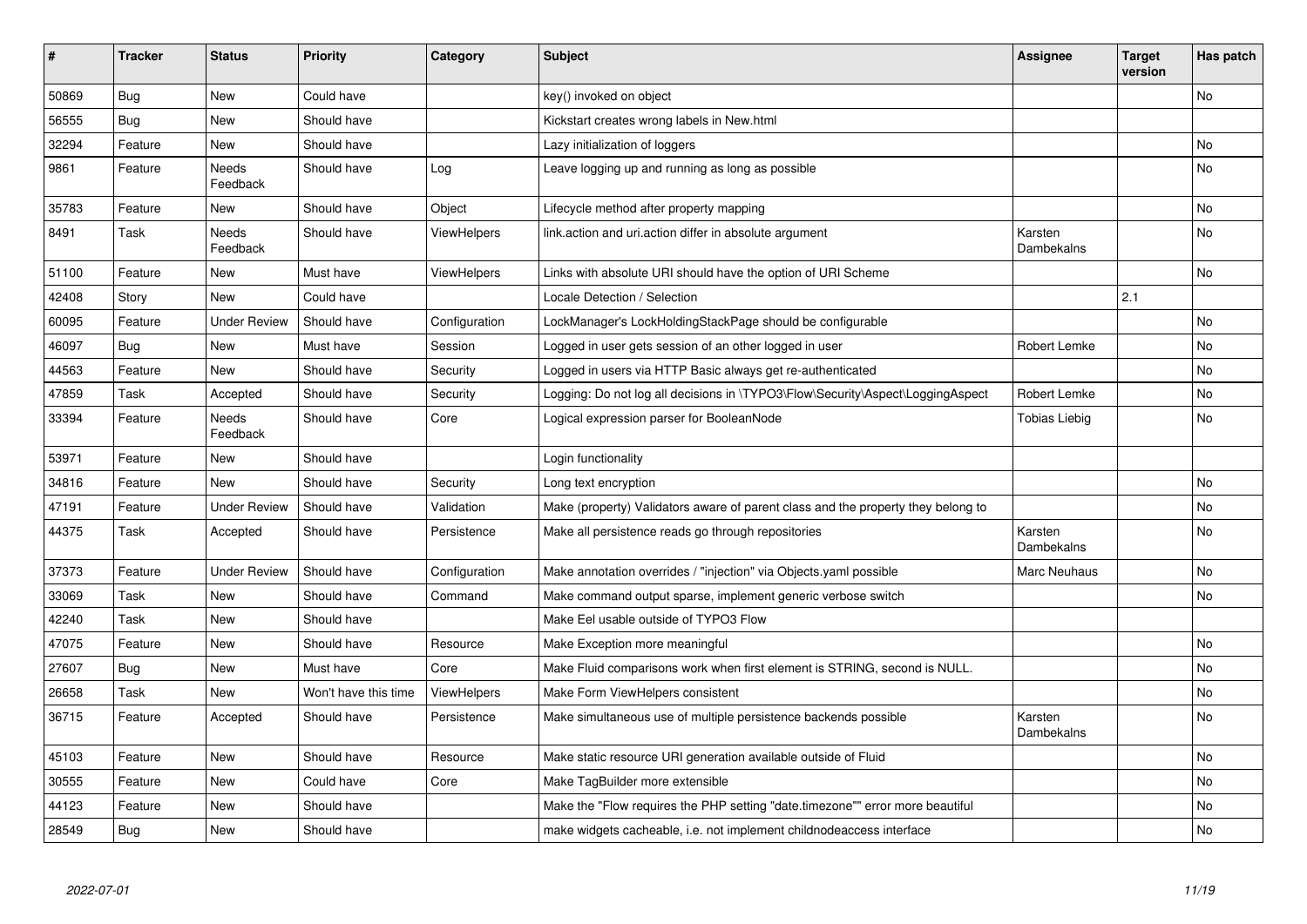| #     | <b>Tracker</b> | <b>Status</b>     | Priority    | Category                  | <b>Subject</b>                                                                                    | <b>Assignee</b>        | <b>Target</b><br>version | Has patch |
|-------|----------------|-------------------|-------------|---------------------------|---------------------------------------------------------------------------------------------------|------------------------|--------------------------|-----------|
| 47456 | Feature        | <b>New</b>        | Should have | Validation                | ManyToOne and OneToOne Relations of Objects passed as Action Argument are<br>loaded automatically |                        |                          | No        |
| 44542 | Task           | New               | Should have | Documentation -           | Mention the risk of requestPatterns regarding foreign package's SecurityContext<br>usage          | Adrian Föder           |                          | No        |
| 59244 | Feature        | New               | Should have |                           | Message or Container needs context                                                                |                        |                          | No        |
| 41029 | <b>Bug</b>     | Accepted          | Should have | Security                  | Method security is also evaluating abstract classes                                               | Karsten<br>Dambekalns  |                          | <b>No</b> |
| 49373 | <b>Bug</b>     | <b>New</b>        | Must have   | Security                  | Methods policy with key "Controllers" is ignored                                                  |                        |                          | No        |
| 52014 | Bug            | New               | Should have | Persistence               | Migration makes fields NOT NULL even though not true                                              |                        |                          | No        |
| 39609 | Feature        | Accepted          | Should have | Migrations -              | <b>Migration Version</b>                                                                          | Karsten<br>Dambekalns  |                          | <b>No</b> |
| 43190 | <b>Bug</b>     | Accepted          | Should have | Persistence               | Misleading exception message for incompatible database structure                                  | Karsten<br>Dambekalns  | 2.0.1                    | <b>No</b> |
| 57972 | <b>Bug</b>     | <b>New</b>        | Should have | Documentation -           | Missing @ManyToOne in example for resource                                                        |                        |                          | No        |
| 38004 | <b>Bug</b>     | Accepted          | Should have | Documentation             | Missing CheatSheet folder for Getting Started manual                                              | Karsten<br>Dambekalns  | 1.1.1                    | <b>No</b> |
| 40555 | Feature        | Accepted          | Must have   | Core                      | Missing command arguments parameter in<br>Core\Booting\Scripts::executeCommand()                  | Karsten<br>Dambekalns  |                          | Yes       |
| 48296 | Task           | Needs<br>Feedback | Should have |                           | Missing method in ExceptionHandlerInterface                                                       |                        |                          | <b>No</b> |
| 40998 | <b>Bug</b>     | Under Review      | Should have | ViewHelpers               | Missing parent request namespaces in form field name prefix                                       | Sebastian<br>Kurfuerst | 1.1.1                    | No        |
| 54458 | <b>Bug</b>     | <b>New</b>        | Should have | Package                   | Missing Version Number in packages                                                                |                        |                          | No        |
| 42397 | Feature        | New               | Should have |                           | Missing viewhelper for general links                                                              |                        |                          | No        |
| 35781 | Feature        | New               | Should have | Validation                | Model validation                                                                                  |                        |                          | No        |
| 40824 | Bug            | Needs<br>Feedback | Should have |                           | Modified action controller methods not detected properly                                          | Andreas<br>Förthner    |                          | No        |
| 53620 | Bug            | New               | Should have | Package                   | Move Classes/TYPO3/Flow/Composer to own Package                                                   |                        |                          | No        |
| 44396 | Task           | Accepted          | Should have | Persistence               | Move Doctrine ORM integration onto own namespace                                                  | Karsten<br>Dambekalns  |                          | No.       |
| 59322 | Bug            | <b>New</b>        | Should have | Persistence               | Mssing field exception should show missing migrations as well                                     |                        |                          | No        |
| 33628 | <b>Bug</b>     | Needs<br>Feedback | Must have   | ViewHelpers               | Multicheckboxes (multiselect) for Collections don't work                                          | Christian Müller       |                          | No        |
| 40064 | <b>Bug</b>     | New               | Must have   | ViewHelpers               | Multiselect is not getting persisted                                                              |                        |                          | No        |
| 26745 | Feature        | New               | Should have | <b>MVC</b>                | MVC should know about entities lying in the session                                               |                        |                          | No        |
| 58894 | <b>Bug</b>     | New               | Must have   | Error Handler<br>Report - | MySQL max key length exceeded during Neos setup                                                   |                        | 2.x                      | No        |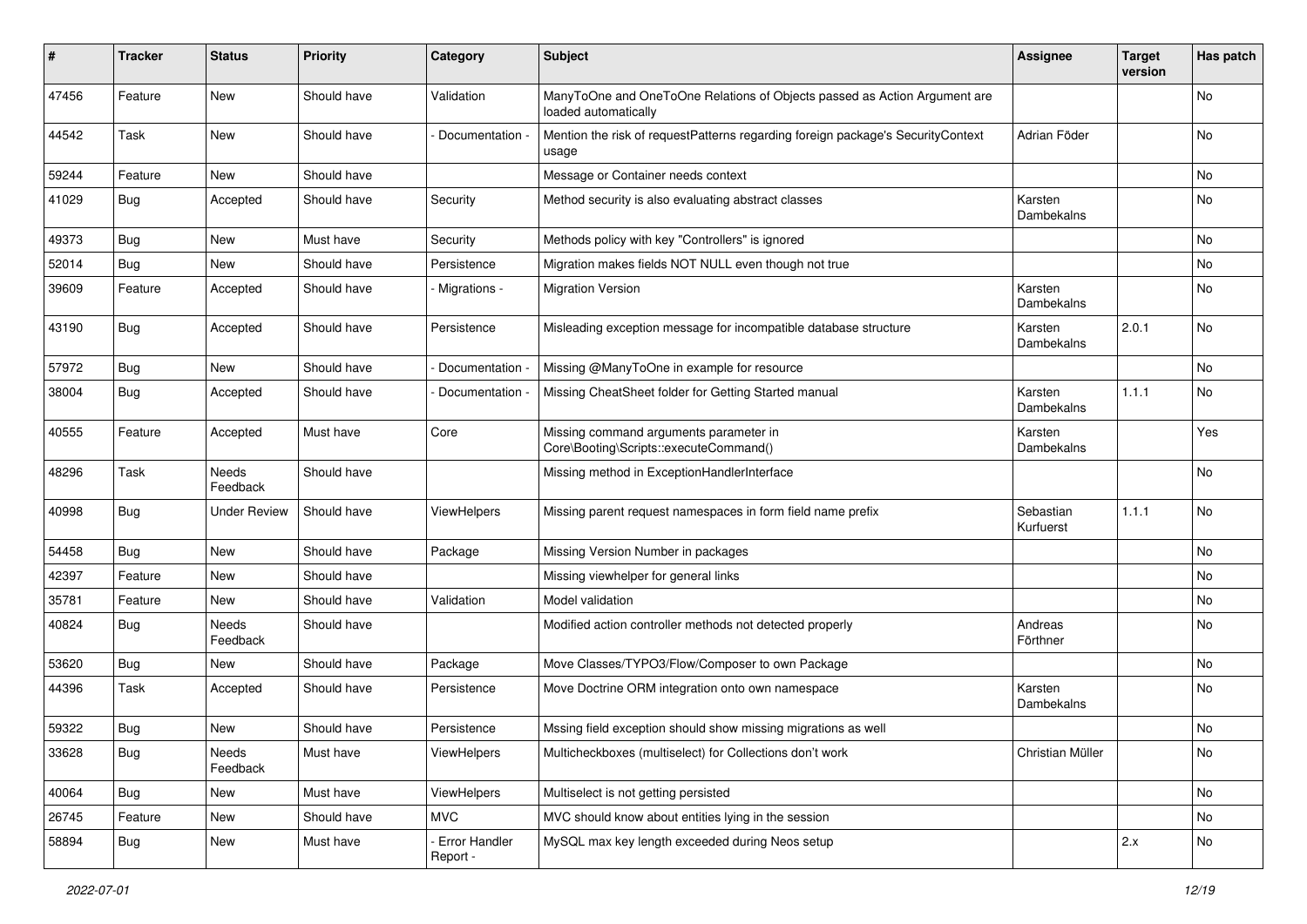| ∦     | <b>Tracker</b> | <b>Status</b>       | <b>Priority</b> | Category           | <b>Subject</b>                                                                                              | <b>Assignee</b>             | <b>Target</b><br>version | Has patch |
|-------|----------------|---------------------|-----------------|--------------------|-------------------------------------------------------------------------------------------------------------|-----------------------------|--------------------------|-----------|
| 31262 | Feature        | New                 | Should have     | Object             | Named arguments in Objects yaml for constructor arguments                                                   |                             |                          | <b>No</b> |
| 40283 | <b>Bug</b>     | New                 | Should have     | Object             | New constructor in grandparent class not called                                                             |                             |                          | No        |
| 30425 | Bug            | New                 | Should have     | Security           | New methods are not updated in Policies during Development                                                  |                             |                          |           |
| 36559 | Feature        | New                 | Could have      |                    | New widget progress bar                                                                                     |                             |                          | Yes       |
| 54451 | Bug            | New                 | Must have       |                    | No functionality at Apache environments with suexec                                                         |                             |                          | No        |
| 33078 | Bug            | New                 | Should have     | Security           | No Redirect to Login                                                                                        |                             |                          | No        |
| 34674 | Feature        | Accepted            | Should have     | <b>MVC</b>         | NotFoundView is not injected in ActionController                                                            | Robert Lemke                |                          | No        |
| 49566 | <b>Bug</b>     | <b>New</b>          | Should have     | Property           | NULL source values are not handled correctly                                                                | Adrian Föder                |                          | No        |
| 37302 | Bug            | Needs<br>Feedback   | Should have     | Validation         | NumberValidator                                                                                             | Carsten Bleicker            |                          | <b>No</b> |
| 49372 | <b>Bug</b>     | New                 | Should have     |                    | ObjectConverter ignores implemented interface when mapping subtype                                          |                             |                          | No        |
| 47331 | Bug            | Accepted            | Must have       | Object             | ObjectManager shutdown with Dependency Injection Proxy causes fatal errors                                  |                             | 2.0.1                    | No        |
| 13559 | <b>Bug</b>     | Accepted            | Should have     | Persistence        | ObjectSerializer failes with persistent objects within arrays                                               | Karsten<br>Dambekalns       |                          | No        |
| 56036 | Feature        | <b>New</b>          | Should have     |                    | Optimize autoloading                                                                                        |                             |                          | <b>No</b> |
| 56486 | Feature        | New                 | Should have     |                    | Optimize the ObjectManager for performance                                                                  |                             |                          | No        |
| 5933  | Feature        | Accepted            | Should have     | <b>ViewHelpers</b> | Optional section rendering                                                                                  | Sebastian<br>Kurfuerst      |                          | <b>No</b> |
| 46974 | <b>Bug</b>     | Accepted            | Should have     | Object             | Original and Proxy class in one file makes it difficult to reach 100% code coverage<br>for functional tests | Christian Müller            |                          | No        |
| 36804 | Bug            | <b>New</b>          | Should have     | Persistence        | Orphaned entities within aggregates are not removed                                                         |                             |                          | <b>No</b> |
| 51847 | Bug            | New                 | Should have     | Reflection         | Overiding controller actions with other required parameter sets results in fatal error.                     |                             | 2.x                      | No        |
| 58927 | <b>Bug</b>     | <b>New</b>          | Should have     | Security           | Overlapping ressouce definitions in Policy yaml resolved incorrectly                                        |                             | 2.1                      | <b>No</b> |
| 45413 | Bug            | <b>Under Review</b> | Should have     |                    | Overriding boolean properties using Objects yaml is broken                                                  |                             |                          |           |
| 30418 | Feature        | <b>New</b>          | Should have     | Core               | Package bootstrapping following dependencies                                                                |                             |                          |           |
| 5774  | Feature        | New                 | Should have     | Package            | Package Manager should clear all cache entries tagged with %PACKAGE%                                        |                             |                          |           |
| 45386 | <b>Bug</b>     | <b>New</b>          | Could have      |                    | Package::buildArrayOfClassFiles tries to determine class names from file paths                              |                             |                          | <b>No</b> |
| 54549 | Bug            | New                 | Must have       |                    | PackageManager::createPackage is incompatible to PackageManagerInterface                                    |                             |                          | No        |
| 60271 | Feature        | <b>New</b>          | Should have     |                    | Paginate viewhelper, should also support arrays                                                             |                             |                          | No        |
| 53806 | <b>Bug</b>     | Under Review        | Should have     | Widgets            | Paginate widget maximumNumberOfLinks rendering wrong number of links                                        | <b>Bastian</b><br>Waidelich |                          | No        |
| 36655 | Bug            | New                 | Should have     | Widgets            | Pagination Links                                                                                            |                             |                          | No        |
| 56074 | <b>Bug</b>     | New                 | Should have     |                    | Parse errors cause meaningless Flow exception messages.                                                     | Adrian Föder                | 2.x                      |           |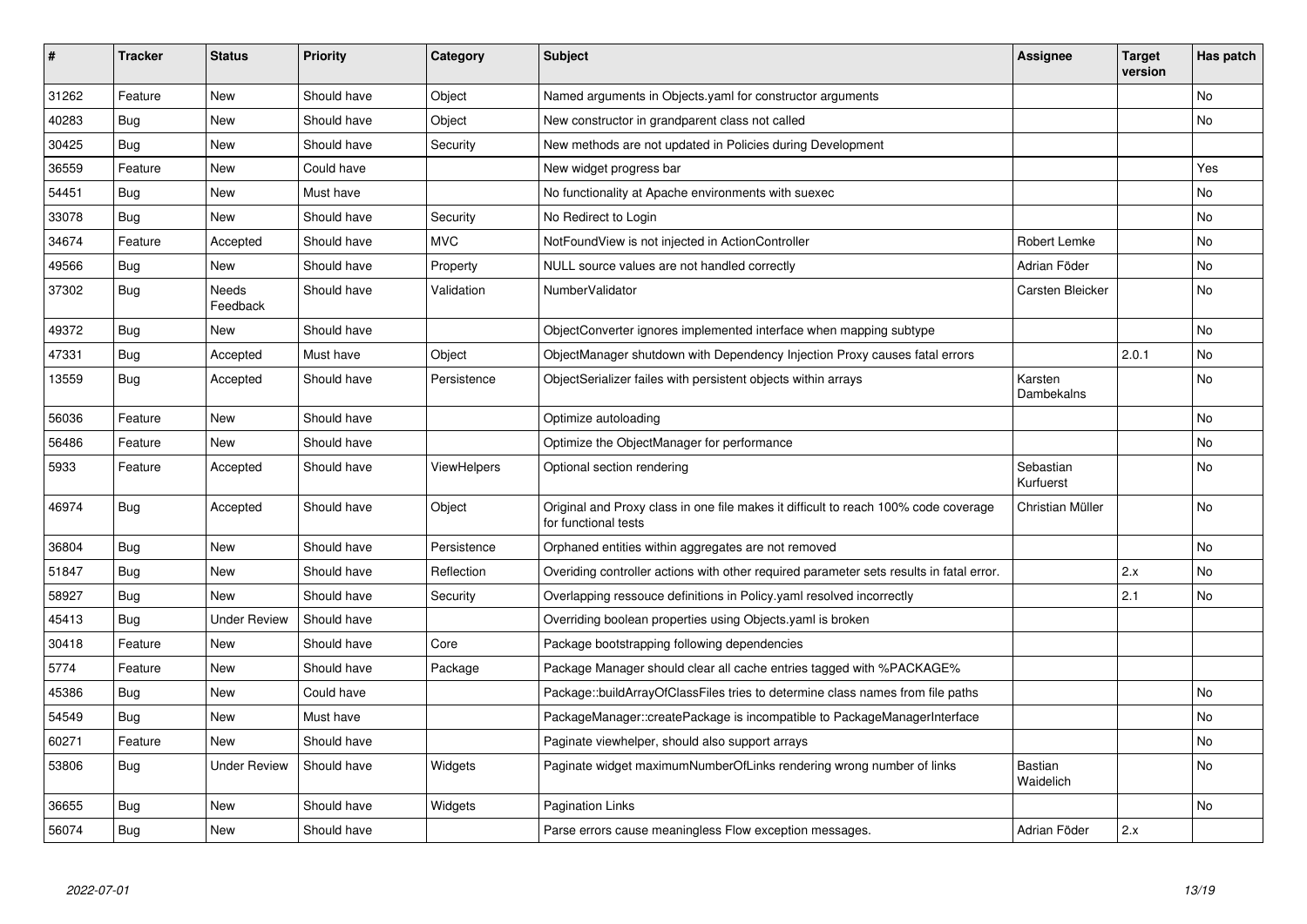| ∦     | <b>Tracker</b> | <b>Status</b>       | <b>Priority</b> | Category        | Subject                                                                                                                                           | <b>Assignee</b>        | <b>Target</b><br>version | Has patch |
|-------|----------------|---------------------|-----------------|-----------------|---------------------------------------------------------------------------------------------------------------------------------------------------|------------------------|--------------------------|-----------|
| 27721 | <b>Bug</b>     | Needs<br>Feedback   | Should have     | Resource        | Permissions of uploaded resources not correct                                                                                                     | Karsten<br>Dambekalns  |                          | No        |
| 57374 | Bug            | New                 | Should have     | Session         | Persisted entities saved in session are not resolved                                                                                              |                        | 2.x                      | No        |
| 45384 | Bug            | New                 | Must have       | Widgets         | Persisted entity object in widget-configuration cannot be deserialized (after reload)                                                             |                        | 2.0.1                    | No        |
| 56601 | <b>Bug</b>     | <b>Under Review</b> | Must have       |                 | PersistenceManager wrong handling of ORM\ld                                                                                                       |                        |                          | No.       |
| 45669 | <b>Bug</b>     | New                 | Should have     |                 | PersistentObjectConverter does not convert ValueObjects by identity                                                                               |                        |                          | No.       |
| 56859 | <b>Bug</b>     | New                 | Should have     |                 | PHP Warning: TYPO3_Flow_Error_Exception.php not present in Data/Temporary                                                                         |                        |                          |           |
| 52185 | Bug            | New                 | Could have      | Utility         | PositionalArraySorter should detect recursive dependencies                                                                                        |                        |                          | No        |
| 28052 | Feature        | On Hold             | Should have     | Security        | Possibility to enable or disable accounts                                                                                                         | Julian Kleinhans       |                          | No        |
| 48862 | Feature        | New                 | Should have     | Monitor         | Possibility to exclude package from file monitoring                                                                                               |                        |                          | No        |
| 31484 | Feature        | Needs<br>Feedback   | Could have      |                 | possibility to modify inner workings of proxy class builder                                                                                       |                        |                          | No        |
| 44078 | Task           | New                 | Should have     |                 | Probably false behavior in symlinked environment                                                                                                  |                        |                          |           |
| 9968  | Feature        | New                 | Should have     | Security        | Promote security publishing configuration automatically when persisting models                                                                    | Andreas<br>Förthner    |                          |           |
| 38038 | Task           | Accepted            | Should have     | Documentation - | Proofread FLOW3 manual                                                                                                                            | Ryan J. Peterson       |                          | No.       |
| 59858 | <b>Bug</b>     | New                 | Must have       |                 | Property <path>\CoffeeBean::\$Persistence_Object_Identifier does not exist</path>                                                                 |                        | 2.x                      |           |
| 56107 | <b>Bug</b>     | New                 | Should have     | Property        | Property mapping configuration only supports one wildcard at a time                                                                               |                        |                          | No        |
| 47637 | Bug            | New                 | Should have     |                 | Property with @ORM\Column(nullable=true,type="decimal",scale=2) results as type<br>"string" in Collection Objects and not as expected as "double" |                        |                          |           |
| 34134 | <b>Bug</b>     | Needs<br>Feedback   | Should have     | Property        | PropertyMapper throws unnecessary exception                                                                                                       | Christian Müller       |                          | Yes       |
| 50342 | <b>Bug</b>     | New                 | Could have      |                 | PropertyMapper: Use of interface method before implementation check                                                                               |                        |                          | No        |
| 37292 | <b>Bug</b>     | <b>Under Review</b> | Should have     | Property        | PropertyMappingConfiguration::mapUnknownProperties is not passed down to<br>Subconfiguration                                                      | Sebastian<br>Kurfuerst |                          | Yes       |
| 29202 | Task           | New                 | Should have     | Documentation   | Provide a Cherokee Server Configuration for FLOW3                                                                                                 |                        |                          |           |
| 8923  | Task           | <b>Under Review</b> | Could have      | Documentation - | Provide a Nginx Server Configuration for FLOW3                                                                                                    | Christian Müller       | 1.1.1                    | No        |
| 6603  | Feature        | New                 | Must have       | Security        | Provide a policy management API                                                                                                                   | Andreas<br>Förthner    |                          |           |
| 28074 | Feature        | Needs<br>Feedback   | Should have     |                 | Provide a shell script that installs Phoenix or FLOW3 from git                                                                                    | Markus Bucher          |                          | No        |
| 52590 | Feature        | New                 | Should have     |                 | Provide a way to get the Doctrine QueryBuilder                                                                                                    |                        |                          | No        |
| 29258 | Feature        | Needs<br>Feedback   | Should have     |                 | Provide a way to override classes by environment                                                                                                  |                        |                          | No        |
| 2817  | Feature        | Needs<br>Feedback   | Should have     | <b>MVC</b>      | Provide safeguard for preventing multiple submits of a form                                                                                       |                        |                          | No        |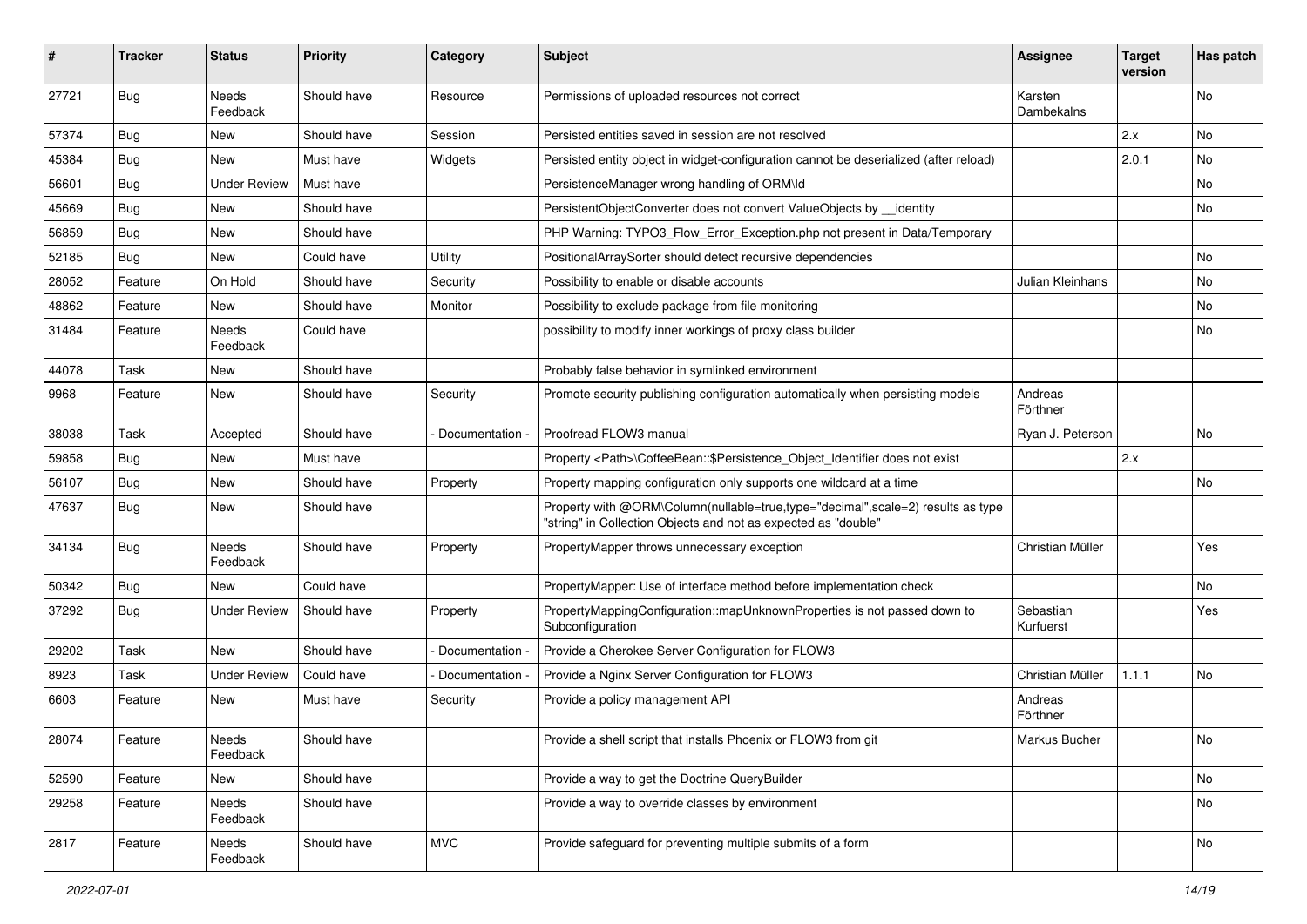| ∦     | <b>Tracker</b> | <b>Status</b>       | <b>Priority</b> | Category           | Subject                                                                                                                                                 | <b>Assignee</b>        | <b>Target</b><br>version | Has patch |
|-------|----------------|---------------------|-----------------|--------------------|---------------------------------------------------------------------------------------------------------------------------------------------------------|------------------------|--------------------------|-----------|
| 29476 | Feature        | <b>New</b>          | Should have     |                    | Provider rendering time and query count for request                                                                                                     |                        |                          |           |
| 34879 | <b>Bug</b>     | Accepted            | Must have       | Persistence        | Proxied object is not update()able                                                                                                                      | Karsten<br>Dambekalns  |                          | No        |
| 42101 | Bug            | <b>New</b>          | Must have       | Object             | Proxyclasses are not rebuild in Development context unless cache is empty                                                                               |                        | 2.0.1                    | No        |
| 9537  | Feature        | New                 | Should have     | Persistence        | Query criterions should be able to compare whole objects                                                                                                |                        |                          |           |
| 34682 | <b>Bug</b>     | Under Review        | Should have     | <b>ViewHelpers</b> | Radio Button missing checked on validation error                                                                                                        |                        |                          | <b>No</b> |
| 44738 | Feature        | New                 | Must have       | Validation         | Re-Validation of argument's custom validators                                                                                                           |                        |                          | No        |
| 36634 | <b>Bug</b>     | New                 | Should have     |                    | Reconstituted entities do not have their properties set when initializeObject() is<br>called                                                            |                        |                          | No        |
| 36633 | <b>Bug</b>     | <b>New</b>          | Should have     |                    | Reconstituted entities should not have the FLOW3_Persistence_clone property set                                                                         |                        |                          | No        |
| 43947 | <b>Bug</b>     | New                 | Should have     |                    | Redirect to login after Session timeout                                                                                                                 |                        |                          | No        |
| 36509 | Feature        | <b>New</b>          | Should have     |                    | redirectToUri to an uri with acl forces a 403 because of missing csrf token.                                                                            |                        |                          | No        |
| 25907 | Task           | New                 | Should have     | <b>MVC</b>         | Referrer should only contain the URI of the previous request                                                                                            |                        |                          |           |
| 39791 | <b>Bug</b>     | <b>New</b>          | Must have       | Reflection         | Reflection data of old aspect is not removed                                                                                                            |                        | 1.1.1                    | No        |
| 26767 | Feature        | New                 | Should have     | Reflection         | Reflection method to get a method return type and documentation                                                                                         |                        |                          |           |
| 47325 | <b>Bug</b>     | <b>Under Review</b> | Should have     | Reflection         | ReflectionData and classSchema caches need not be freezable                                                                                             |                        | 2.0.1                    | No        |
| 10678 | <b>Bug</b>     | New                 | Must have       | Reflection         | ReflectionService doesn't reflect methods of child classes correctly when they get<br>reflected before their parent class in the initialization process |                        |                          |           |
| 39936 | Feature        | New                 | Should have     | ViewHelpers        | registerTagAttribute should handle default values                                                                                                       |                        |                          | No        |
| 45272 | <b>Bug</b>     | New                 | Should have     |                    | Related Value Objects get deleted by default cascading                                                                                                  |                        |                          | No        |
| 54046 | Bug            | New                 | Must have       | Persistence        | Removal of ValueObjects from a ManyToMany relationship is not possible                                                                                  |                        | 2.1                      | No        |
| 47858 | <b>Bug</b>     | Needs<br>Feedback   | Should have     | Package            | Remove .htaccess from Composer Installer Essentials                                                                                                     | Christopher<br>Hlubek  | 2.0.1                    | No        |
| 46244 | <b>Bug</b>     | <b>Under Review</b> | Should have     |                    | Remove call to PHP_BINDIR in CoreCommandController                                                                                                      |                        |                          |           |
| 43930 | Task           | Needs<br>Feedback   | Should have     |                    | Remove canRender() completely?!                                                                                                                         | Sebastian<br>Kurfuerst |                          | No        |
| 42743 | Task           | New                 | Should have     |                    | Remove inline style for hidden form fields                                                                                                              |                        |                          | No        |
| 39253 | Feature        | Accepted            | Should have     | Resource           | Remove mirroring mode option and code                                                                                                                   | Karsten<br>Dambekalns  |                          | No        |
| 43071 | Task           | New                 | Should have     |                    | Remove TOKENS for adding fallback teplates in B                                                                                                         |                        |                          | No        |
| 43072 | Task           | New                 | Should have     | View               | Remove TOKENS for adding templates fallback in Backporter                                                                                               |                        |                          | No        |
| 48429 | Bug            | New                 | Should have     |                    | Remove- and update-actions on repository are not persisted                                                                                              |                        |                          | No        |
| 54195 | Task           | New                 | Should have     | <b>ViewHelpers</b> | Rename and move FormViewHelper's errorClass value, currently 'f3-form-error'                                                                            | Adrian Föder           |                          | No        |
| 54373 | Task           | New                 | Should have     |                    | Rename Arrays::removeEmptyElementsRecursively to<br>removeNullElementsRecursively                                                                       |                        |                          |           |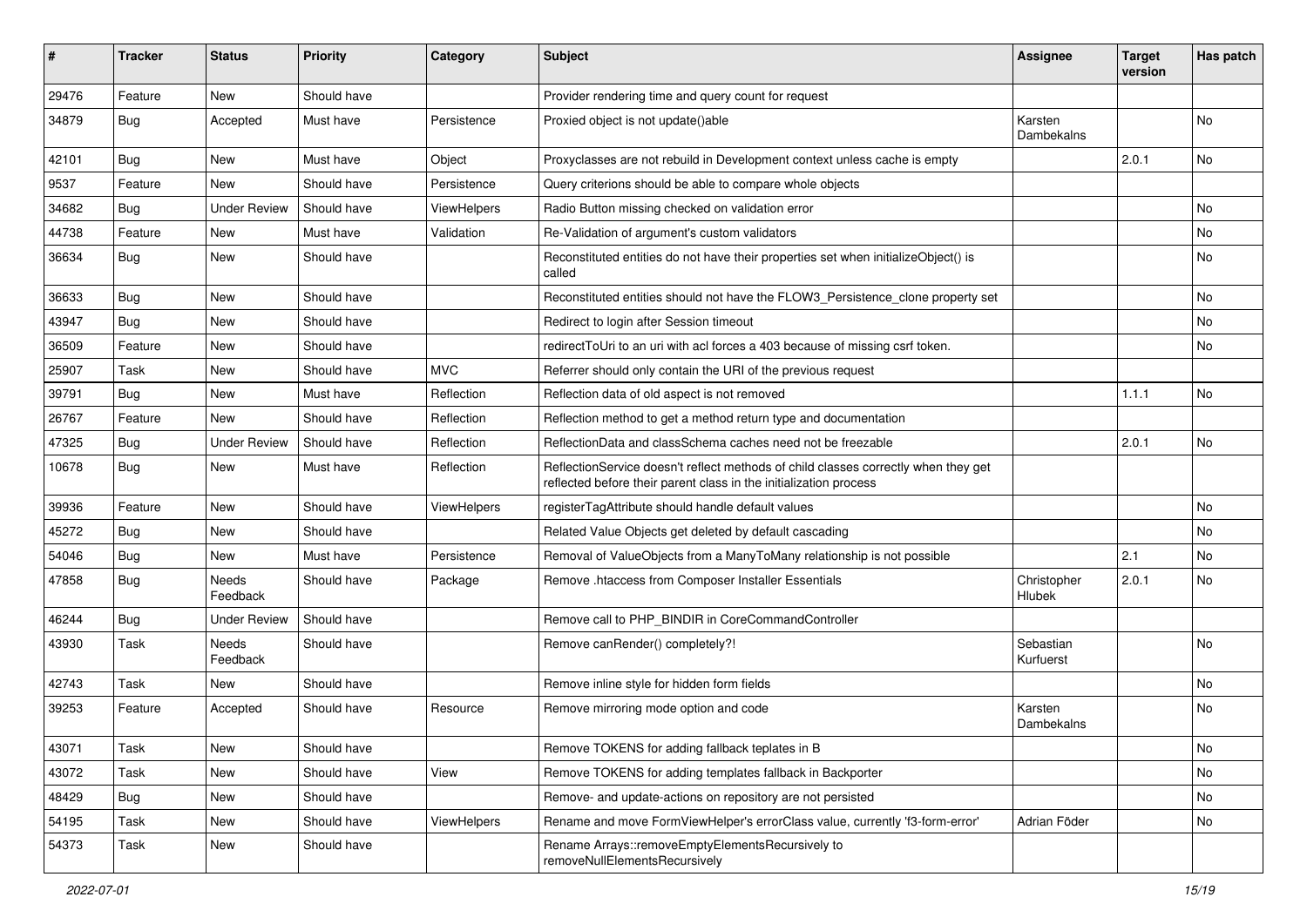| ∦     | <b>Tracker</b> | <b>Status</b>       | <b>Priority</b> | Category      | Subject                                                                                   | <b>Assignee</b>       | <b>Target</b><br>version | Has patch |
|-------|----------------|---------------------|-----------------|---------------|-------------------------------------------------------------------------------------------|-----------------------|--------------------------|-----------|
| 61043 | <b>Task</b>    | New                 | Should have     | Reflection    | Rename ClassSchema to ModelSchema                                                         |                       |                          | <b>No</b> |
| 30423 | Feature        | New                 | Should have     | <b>MVC</b>    | Rendering template of other action without forward                                        |                       |                          | No        |
| 55953 | Task           | New                 | Could have      | Persistence   | Repair and streamline ValueObject support                                                 |                       |                          | No        |
| 41508 | <b>Task</b>    | <b>Under Review</b> | Should have     |               | Replace Jasmine by Buster.js                                                              |                       |                          |           |
| 44184 | Bug            | New                 | Should have     | <b>MVC</b>    | Request arguments are not merged correctly for single object actions                      |                       | 2.0.1                    | No        |
| 44186 | Bug            | New                 | Should have     | <b>MVC</b>    | Request does not accept custom Content-Type                                               |                       | 2.0.1                    | <b>No</b> |
| 37279 | Feature        | New                 | Should have     | Property      | Request PropertyMapping                                                                   |                       |                          | No        |
| 45100 | Feature        | <b>Under Review</b> | Should have     |               | RequestDispatchingAspect should check if entry point can handle current request           | Christopher<br>Hlubek |                          |           |
| 52938 | Bug            | New                 | Should have     |               | Resource stream wrapper doesn't work with foreign package                                 |                       |                          |           |
| 38369 | Bug            | New                 | Must have       | View          | Resource ViewHelpers should not fall back to request package                              |                       |                          | <b>No</b> |
| 58996 | Bug            | New                 | Should have     |               | ResourceManager adding to persistence                                                     |                       |                          | No        |
| 42888 | <b>Bug</b>     | Needs<br>Feedback   | Should have     | Resource      | ResourceManager chokes on non existing files                                              |                       |                          | No        |
| 64342 | <b>Bug</b>     | New                 | Should have     |               | ResourceManager->deleteResource() leaves database entry                                   |                       |                          |           |
| 54403 | <b>Bug</b>     | New                 | Should have     |               | Resources remade when parent record updated                                               |                       |                          |           |
| 35420 | Suggestion     | New                 | Should have     |               | Review use of try / catch in the Security Framework                                       | Andreas<br>Förthner   |                          |           |
| 62009 | Bug            | New                 | Should have     |               | Rewrite URI Filename could be empty                                                       |                       |                          |           |
| 33215 | Feature        | New                 | Should have     |               | RFC: Dynamic values in ObjectAccess paths                                                 |                       |                          | <b>No</b> |
| 34133 | Feature        | New                 | Could have      | Property      | RFC: Handle Semicolons in Path part of URIs as Scoped Path Parameters                     |                       |                          | No        |
| 55957 | Task           | New                 | Should have     | <b>AOP</b>    | RFC: Optimize AOP proxies                                                                 |                       |                          | <b>No</b> |
| 39788 | Feature        | New                 | Could have      | Validation    | RFC: Repository based NotExistsValidator                                                  |                       |                          | No        |
| 55958 | Task           | New                 | Should have     |               | RFC: Use PHP 5.4 closure features for direct ObjectAccess                                 |                       |                          | <b>No</b> |
| 49039 | Feature        | New                 | Could have      | Log           | RFC: Use PSR-3 logger interface in Flow                                                   |                       |                          | <b>No</b> |
| 49423 | <b>Bug</b>     | New                 | Must have       |               | Role name and packageKey are not accessible                                               |                       |                          | No        |
| 54589 | <b>Bug</b>     | New                 | Should have     | Security      | Role parent is not removed from roles MM table                                            |                       |                          | <b>No</b> |
| 49780 | <b>Bug</b>     | New                 | Should have     | Security      | Roles are not synchronized                                                                |                       |                          | No        |
| 50395 | <b>Bug</b>     | Accepted            | Should have     | MVC - Routing | Route cache caches routes for non dispatchable requests                                   | Bastian<br>Waidelich  |                          | No        |
| 45917 | Bug            | New                 | Should have     | MVC - Routing | RoutePartHandler transliteration must be improved                                         |                       |                          | No        |
| 44891 | Feature        | New                 | Should have     | MVC - Routing | Routes should be able to enforce http/https protocol                                      |                       |                          | No        |
| 39990 | <b>Bug</b>     | New                 | Should have     | Core          | Same form twice in one template: hidden fields for empty values are only rendered<br>once |                       |                          | No        |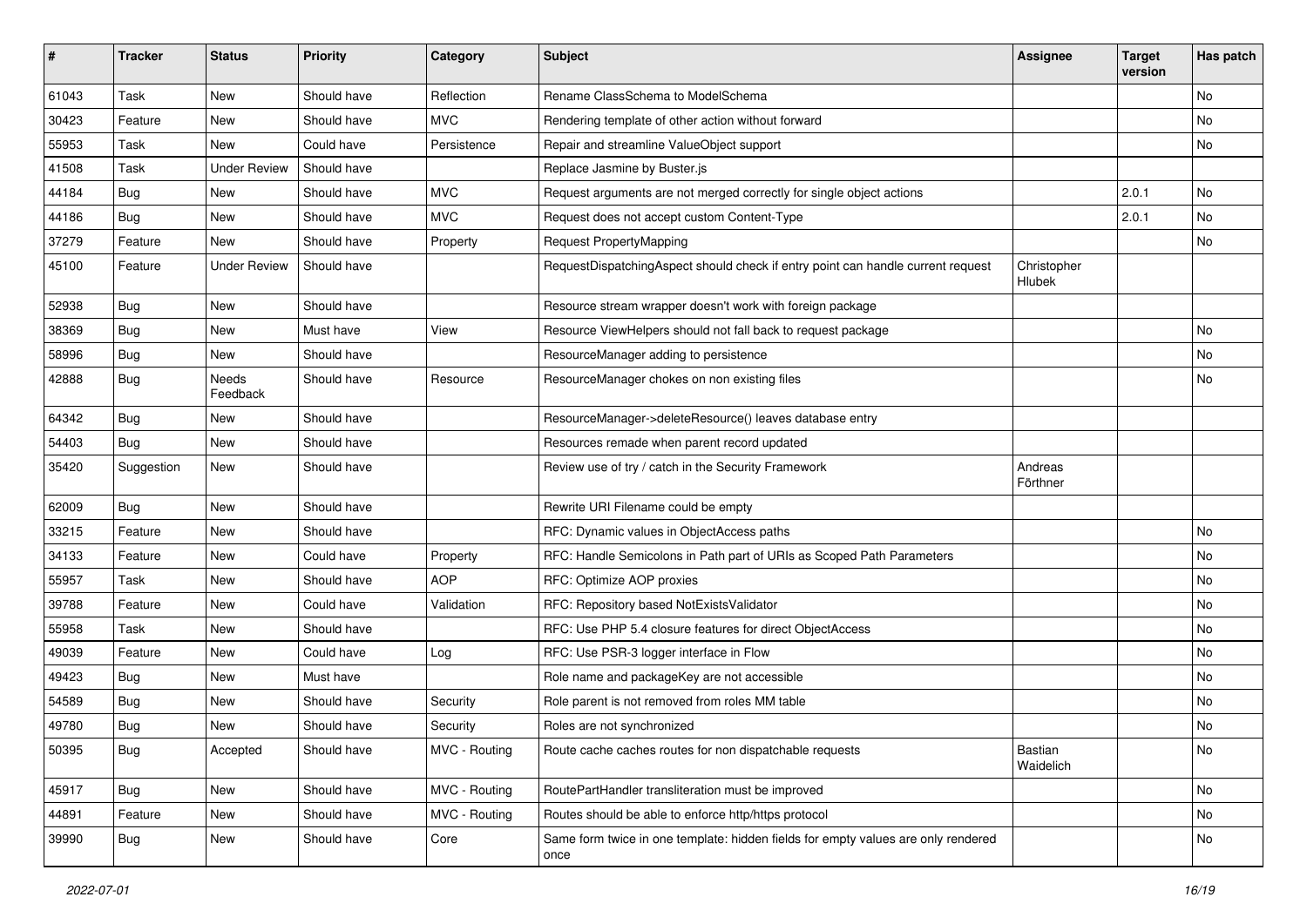| $\#$  | <b>Tracker</b> | <b>Status</b>       | <b>Priority</b> | Category           | <b>Subject</b>                                                                                                               | Assignee              | <b>Target</b><br>version | Has patch      |
|-------|----------------|---------------------|-----------------|--------------------|------------------------------------------------------------------------------------------------------------------------------|-----------------------|--------------------------|----------------|
| 46073 | Bug            | <b>Under Review</b> | Should have     |                    | Scripts::executeCommand must be usable outsite of TYPO3.Flow                                                                 |                       |                          | N <sub>o</sub> |
| 31339 | Task           | On Hold             | Could have      | Documentation -    | Search                                                                                                                       |                       |                          | No             |
| 8989  | Feature        | Needs<br>Feedback   | Could have      | View               | Search path for fluid template files                                                                                         |                       |                          | No             |
| 32869 | Bug            | New                 | Must have       | Security           | Security config tokenClass doesnt throw exception if not found the class                                                     |                       |                          | No             |
| 39414 | Bug            | New                 | Should have     | Documentation -    | <b>Security Documentation</b>                                                                                                |                       |                          | No             |
| 8981  | Feature        | New                 | Could have      |                    | Security/Performance: Provide Webserver Configuration file for common webservers<br>do not use .htaccess                     |                       |                          |                |
| 37227 | <b>Bug</b>     | On Hold             | Must have       | Session            | securityContext->getParty is not available in widget context                                                                 |                       |                          | No             |
| 46210 | <b>Bug</b>     | Needs<br>Feedback   | Should have     | Session            | securityContext->getParty() in the initializeObject() method of a session-Scope<br>object throws exception on second request |                       |                          | No             |
| 49756 | Feature        | Under Review        | Should have     |                    | Select values by array key in checkbox viewhelper                                                                            |                       |                          | No             |
| 65424 | Bug            | <b>Under Review</b> | Should have     | <b>ViewHelpers</b> | SelectViewHelper must respect option(Value Label)Field for arrays                                                            |                       |                          | No.            |
| 44234 | Bug            | <b>Under Review</b> | Should have     | <b>ViewHelpers</b> | selectViewHelper's sorting does not respect locale collation                                                                 |                       | 2.1                      | No             |
| 58153 | Bug            | New                 | Should have     | <b>AOP</b>         | Session - Scope, Property with interface annotation fails at wakeup                                                          |                       | 2.1                      | No.            |
| 44203 | Bug            | Needs<br>Feedback   | Should have     | Session            | Session implementation is still racy                                                                                         | Robert Lemke          | 2.0.1                    | No             |
| 45041 | <b>Bug</b>     | New                 | Must have       | Command            | Set file permissions doesnt work                                                                                             |                       | 2.0.1                    | No             |
| 37846 | Feature        | New                 | Should have     | Security           | Should be able to declare more than one controllerObjectName per requestPatterns                                             |                       |                          | No             |
| 46091 | Task           | Needs<br>Feedback   | Should have     |                    | Show source file name and position on exceptions during parsing                                                              |                       |                          | No             |
| 44314 | Task           | Accepted            | Must have       | Security           | slightly file permissions for /Configuration/* and /Data/Persistent/EncryptionKey                                            | Karsten<br>Dambekalns |                          | No             |
| 33465 | <b>Bug</b>     | New                 | Should have     | Command            | Some vital commands to recover the system fail when recovery is needed                                                       |                       |                          | No             |
| 39699 | Bug            | Accepted            | Should have     | Cache              | SQL DDL for TYPO3\FLOW3\Cache\Backend\PdoBackend                                                                             | Karsten<br>Dambekalns |                          | No.            |
| 45623 | Bug            | New                 | Should have     | Documentation      | SQL error when calling TYPO3. Blog Setup controller                                                                          |                       |                          | No             |
| 38216 | Bug            | Needs<br>Feedback   | Should have     |                    | Static method calls in reflected classes refer to Original class                                                             |                       |                          | No             |
| 11039 | Bug            | Needs<br>Feedback   | Must have       |                    | Static object container injects properties to result of factory object                                                       |                       |                          | <b>No</b>      |
| 56744 | Feature        | New                 | Must have       |                    | stay logged in                                                                                                               |                       |                          | No             |
| 38222 | Feature        | New                 | Could have      | Core               | Step execution signals with concrete name                                                                                    |                       |                          | No             |
| 36800 | Task           | Accepted            | Should have     | Resource           | Streamline Resource object API                                                                                               | Robert Lemke          |                          | No             |
| 37473 | <b>Bug</b>     | New                 | Must have       | - Testing -        | Subsequent Exceptions related to Doctrine Entity Manager makes it snap shut                                                  |                       |                          | No             |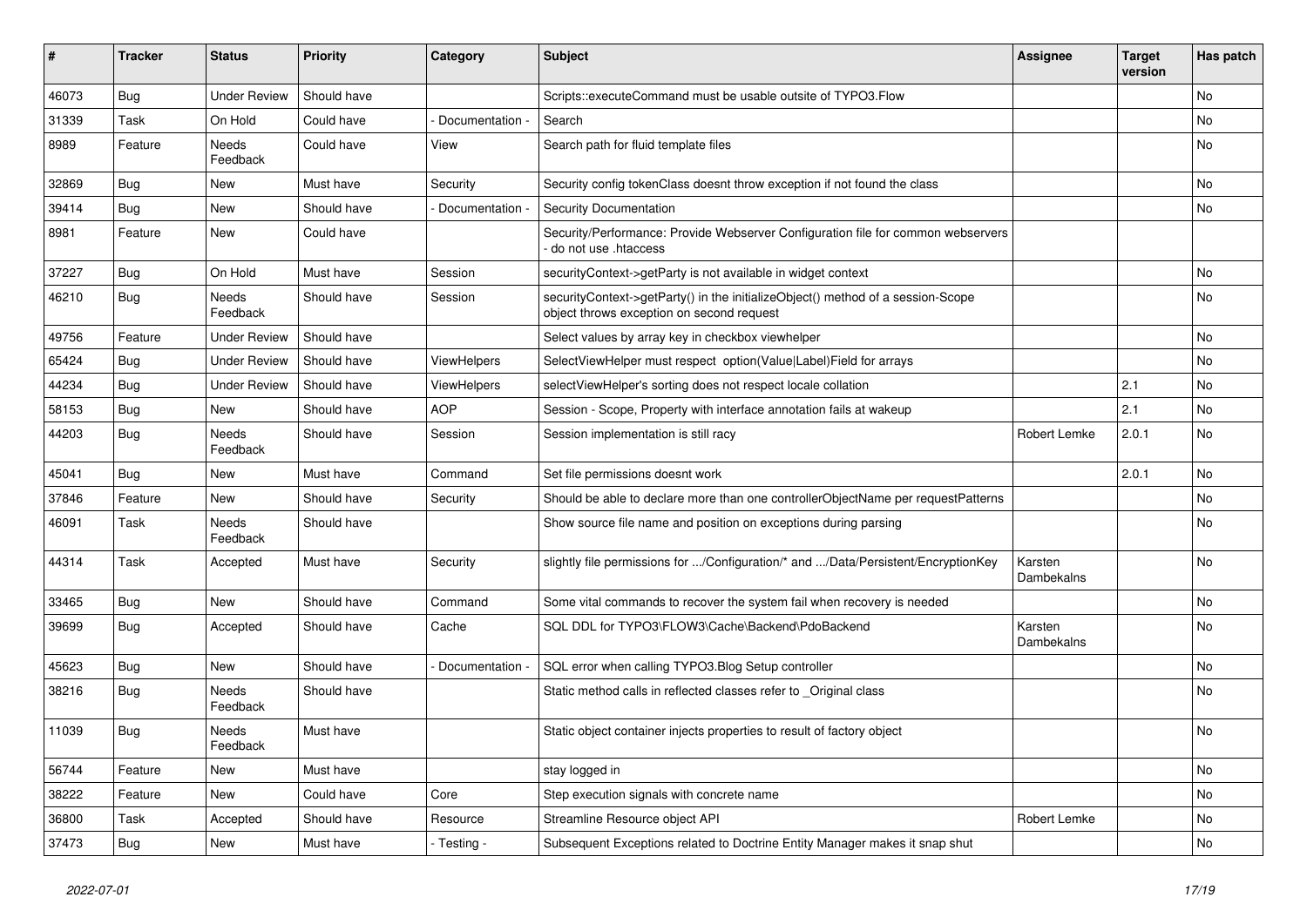| ∦     | <b>Tracker</b> | <b>Status</b>       | <b>Priority</b> | Category           | Subject                                                                                                              | <b>Assignee</b>       | <b>Target</b><br>version | Has patch |
|-------|----------------|---------------------|-----------------|--------------------|----------------------------------------------------------------------------------------------------------------------|-----------------------|--------------------------|-----------|
| 55719 | Feature        | New                 | Could have      |                    | Support additional Resource Folders                                                                                  |                       |                          | No        |
| 3728  | Feature        | New                 | Should have     | MVC                | Support arrays of objects as controller arguments                                                                    |                       |                          |           |
| 26765 | Feature        | Accepted            | Should have     | Reflection         | Support class schema features for every reflected class                                                              | Karsten<br>Dambekalns |                          | No        |
| 46371 | Feature        | New                 | Should have     |                    | Support compilation of static information in proxy classes                                                           | Christopher<br>Hlubek |                          | No        |
| 41420 | Feature        | New                 | Should have     | Persistence        | Support entity versioning                                                                                            |                       |                          | No        |
| 49011 | <b>Bug</b>     | <b>Under Review</b> | Should have     |                    | Support executing TYPO3. Flow inside a PHAR                                                                          |                       |                          | No        |
| 9514  | Feature        | New                 | Should have     |                    | Support explicit Array Arguments for ViewHelpers                                                                     |                       |                          |           |
| 9313  | Feature        | New                 | Should have     | 118n               | Support for currencies                                                                                               |                       |                          | No        |
| 62292 | Major Feature  | New                 | Should have     | 118n               | Support for entity translation                                                                                       |                       | 2.x                      | No        |
| 32106 | Feature        | Accepted            | Should have     | Property           | Support for Object source in PropertyMapper                                                                          |                       |                          | Yes       |
| 56556 | Feature        | <b>New</b>          | Should have     |                    | support has Property and is Property                                                                                 |                       |                          | No        |
| 48657 | Feature        | Under Review        | Should have     |                    | support HTTP_RANGE                                                                                                   |                       |                          | No        |
| 47273 | Feature        | New                 | Should have     | Property           | Support mapping properties with differing types for setter and property                                              |                       |                          | No        |
| 3153  | Feature        | New                 | Should have     | <b>MVC</b>         | Support of action based filter rules defined by annotation.                                                          |                       |                          |           |
| 51676 | Feature        | <b>Under Review</b> | Should have     | Resource           | Support of symlinks for Resources                                                                                    |                       |                          | No        |
| 30258 | Feature        | New                 | Should have     |                    | Support optional package dependencies                                                                                |                       |                          |           |
| 56916 | Feature        | New                 | Should have     | Http               | Support PATCH request method as of RFC5789                                                                           |                       |                          | No        |
| 43424 | Feature        | <b>Under Review</b> | Should have     |                    | Support subpackage when kickstarting model & repository                                                              | Karsten<br>Dambekalns | 2.0.1                    |           |
| 4146  | Feature        | Accepted            | Should have     | Validation         | Support typed parameters for validation                                                                              | Karsten<br>Dambekalns |                          |           |
| 45409 | Feature        | New                 | Should have     | Validation         | Support validation of abstract nested properties                                                                     |                       |                          | No        |
| 3588  | Feature        | Accepted            | Should have     | Object             | Support value objects in the Object Factory                                                                          | Robert Lemke          |                          |           |
| 54744 | <b>Bug</b>     | New                 | Should have     | Log                | System.log contains many NOTICE Flow The argument "workspace" declared in<br>pointcut does not exist in method TYPO3 |                       |                          | No        |
| 60856 | <b>Bug</b>     | New                 | Must have       | <b>ViewHelpers</b> | Target attribute not supported by the form viewhelper                                                                |                       |                          | Yes       |
| 47601 | <b>Bug</b>     | New                 | Should have     |                    | Template Path of Submodules contains lowercase Namespace                                                             |                       |                          |           |
| 46689 | <b>Bug</b>     | New                 | Must have       |                    | The new ClassLoader swallows Fatal Errors                                                                            | Marc Neuhaus          |                          | No        |
| 1856  | Feature        | New                 | Should have     | Package            | The Package Manager checks dependencies between packages on each activation<br>deactivation                          | Christopher<br>Hlubek |                          |           |
| 52591 | <b>Bug</b>     | New                 | Should have     |                    | The Pagination Widget broken for joined objects                                                                      |                       |                          | No        |
| 52280 | Task           | <b>Under Review</b> | Should have     |                    | Throw Exception if there is an array in PSR-0 autoload                                                               |                       |                          | Yes       |